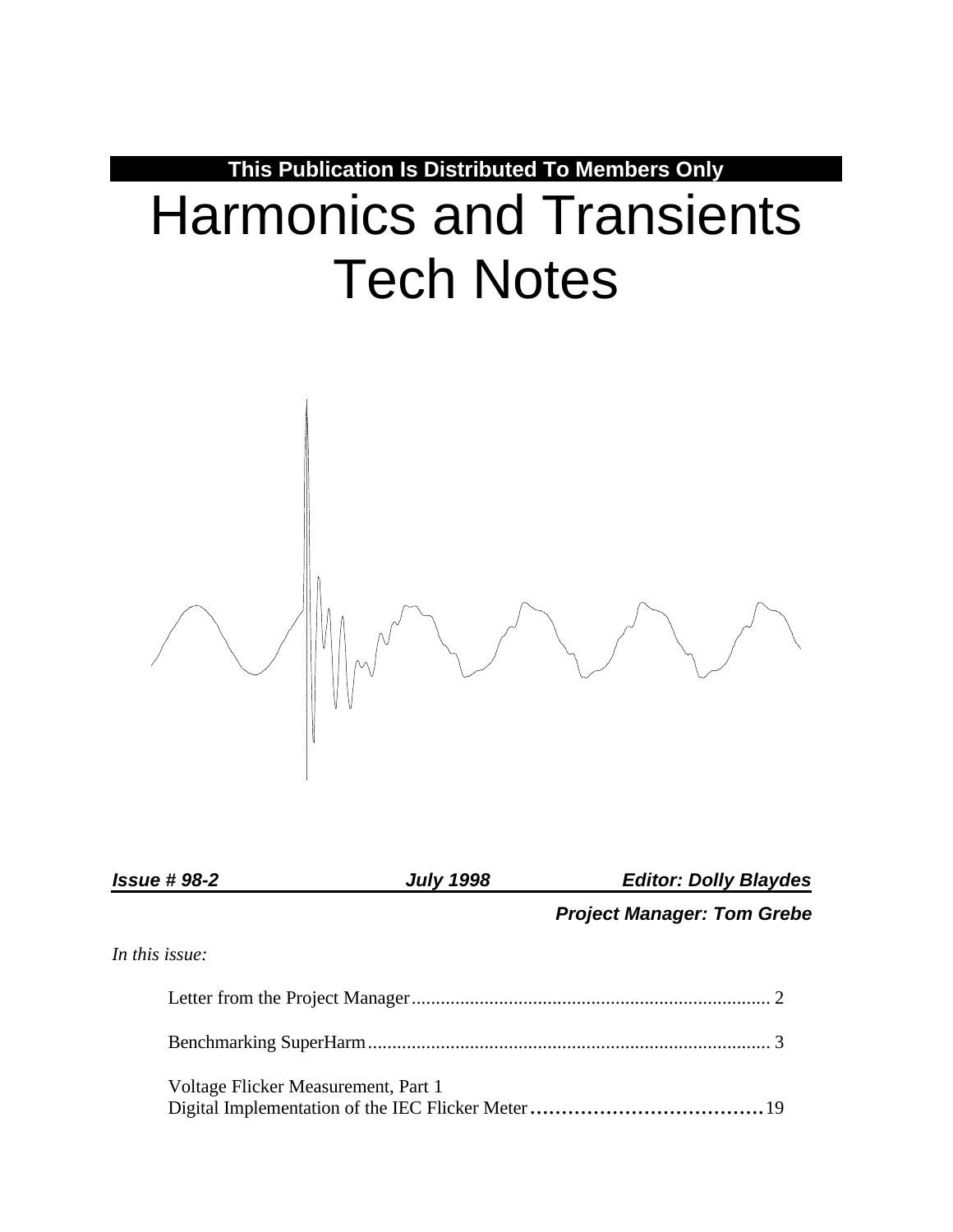From the Project Manager,

The past few months have been a time of transition for the PATH Users Group. As many of you know, we have had several key employees leave Electrotek and their support duties for the PATH Users Group. This has necessitated my returning to the position of PATH Users Group Project Manager, a position I held when the group was first organized. We have altered our support staff for PATH, bringing in Wade Eckler and Surya Santoso to serve as support engineers; and Sandy Smith and Dolly Blaydes to handle day-to-day administration of the group and production of such items such as *The PATHFinder* and *Tech Notes*.

Electrotek is hard at work getting the 32-bit version of HarmFlo+/SuperHarm ready for release this Fall. This issue of *Tech Notes* features a description of the benchmarking process for the newest version of this software. This issue also features the first part of a discussion of voltage flicker. Authored by new Electrotek employee Jeff Smith, this topic is one that will undoubtedly be of interest to many of our members.

We are making preparations for our annual PATH Users Group meeting and workshop, held October 19-20 in Knoxville. This promises to be a productive event where you can learn more about the 32-bit versions of HarmFlo+ /SuperHarm and TOP. We will also be looking for active participation from you as we determine membership priorities and activities for next year.

I also want to take an opportunity to welcome our new EPRI Project Manager for PATH, Dominic Maratukulam. Dominic has a strong background in power systems analysis and engineering, and brings a wealth of expertise to the Users Group.

We appreciate your membership in PATH, and promise that we will do everything we can to make your membership a productive experience.

Sincerely,

Vhoth

Thomas Grebe, P.E. General Manager, Electrotek Consulting PATH Users Group Project Manager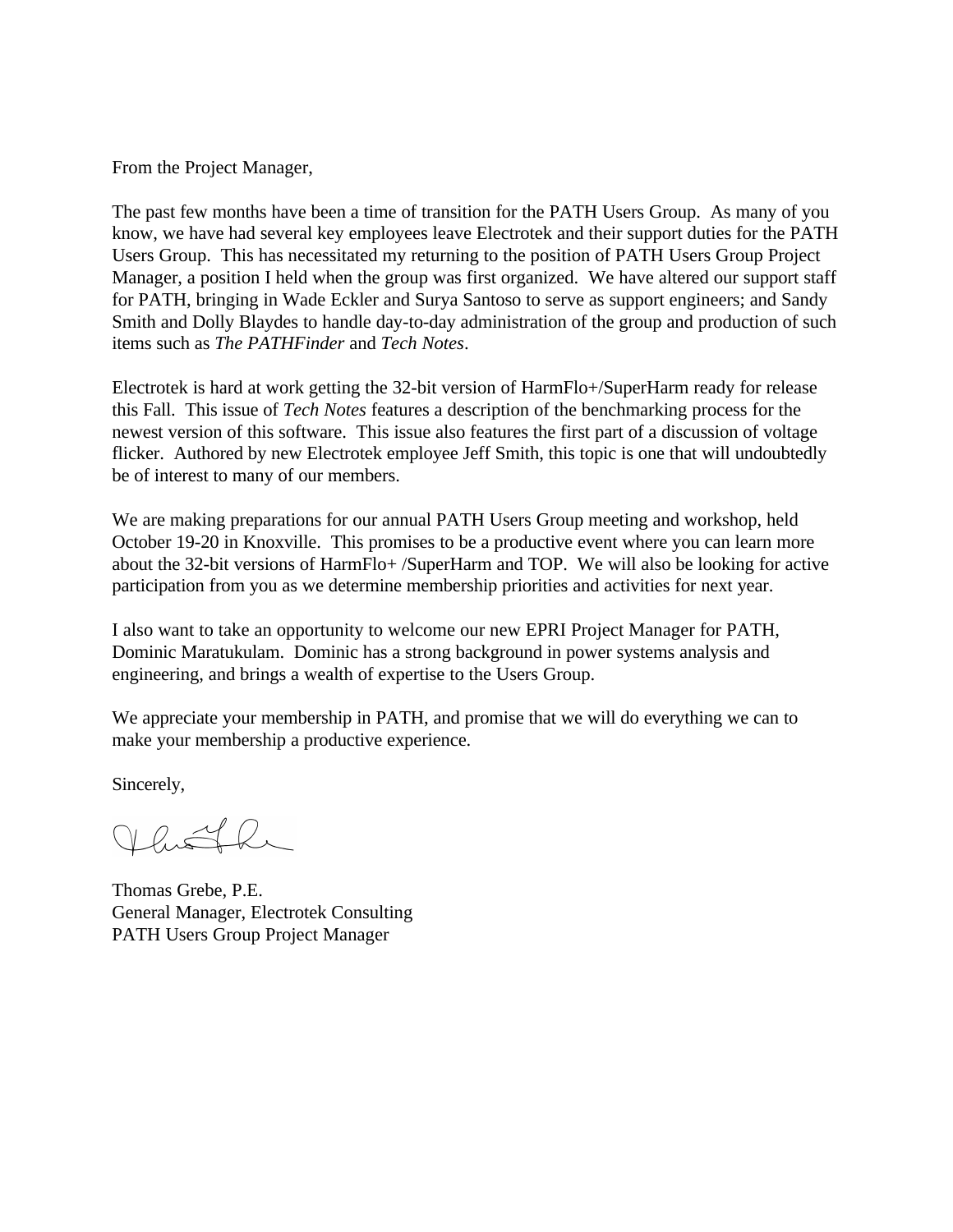# **Benchmarking SuperHarm**

Thomas Grebe General Manager, Electrotek Consulting Electrotek Concepts

Erich Gunther Vice President, Technology & Information System Development Electrotek Concepts

Lee King Power Systems Engineer Electrotek Concepts

## **Introduction**

This article provides a brief overview of the benchmarking process currently being completed as part of the SuperHarm® 32-bit Conversion Project.

SuperHarm is a tool designed to assist the electric power engineer in evaluating harmonic concerns for electric power systems. The program allows a user to develop a computer model of the system of interest and explore variations on system loads and configurations along with the resulting impact on system frequency response and distortion levels.

SuperHarm is available with a wide variety of device and source models. The program contains a generic harmonic voltage and current source model, long-line corrected pi model, a simple RL branch model, a capacitor model, and a balanced three-phase coupled line model. Also included are models for the modal representation of geometrically-specified lines and cables, advanced load representations, induction and synchronous machines, and three-phase equivalents.

The program can solve both balanced and unbalanced three-phase systems. This is accomplished by using phase domain nodal admittance matrix techniques rather than sequence component solution methods.

The SuperHarm solution engine (Solver) reads a text file created by the user that describes the system to be simulated. SuperHarm's Circuit Description Language (CDL) consists of keywords representing device models as well as control commands. The devices are "connected" together by specifying alphanumeric names for the power system buses.

SuperHarm utilizes TOP, The Output Processor® to visualize the simulation results. The program takes advantage of the Microsoft Windows® Graphical User Interface and clipboard to allow the user to easily transfer data to other Windows programs such as Microsoft Excel® and Microsoft Word® .

This article provides a summary of the methodology developed to verify SuperHarm's component models. The verification datacases that have been developed will be completed whenever a new version or error correction is completed. Each of the component models is validated using hand calculations, MathCad analysis, or EMTP (Electromagnetic Transients Program) simulations. In addition, a number of "system cases" have been developed to assure the accuracy of component integration. Results from these cases are validated using the EMTP or other readily-available simulation tools.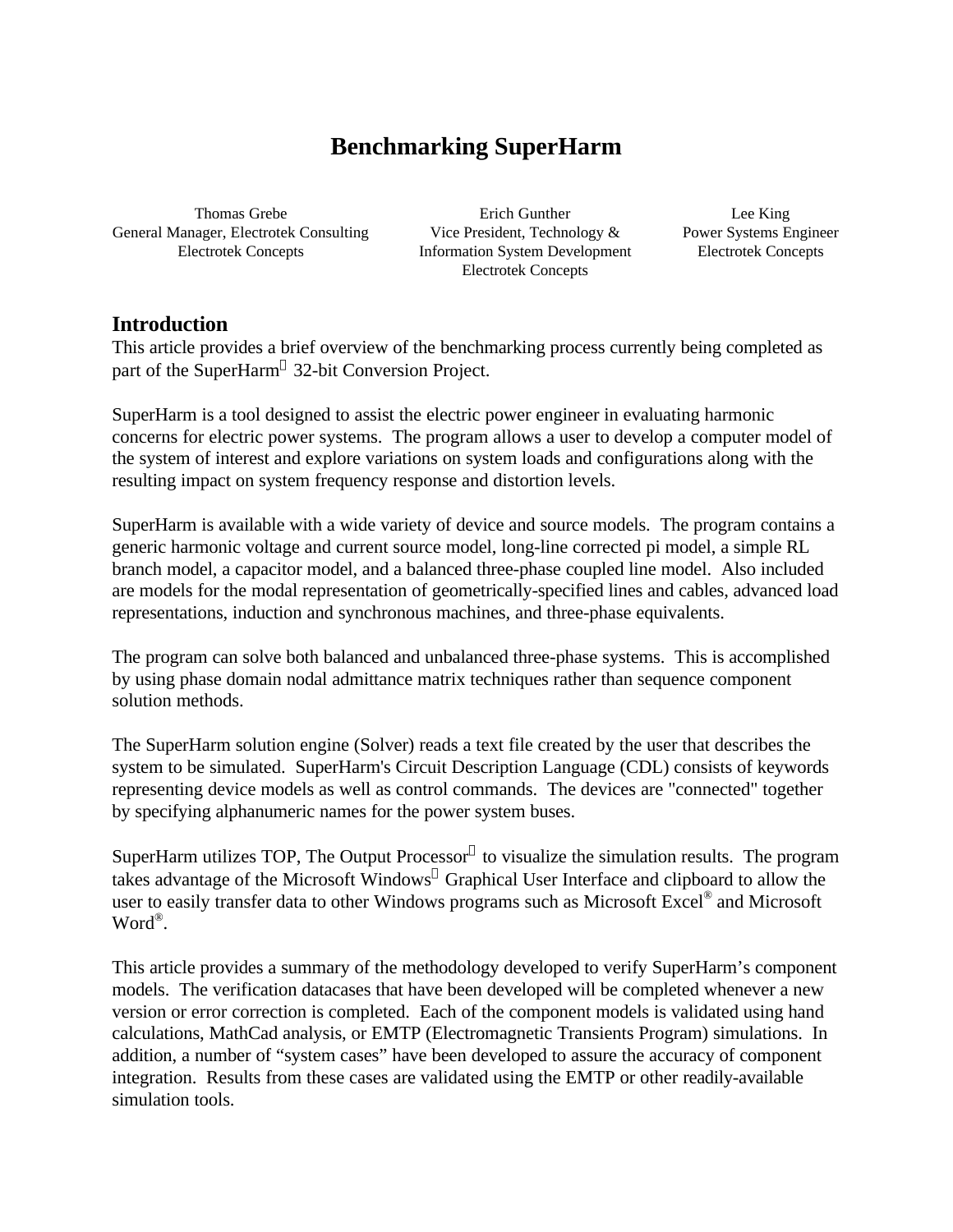# **Electrotek's Software Quality System**

## *Description of the Electrotek Software Quality System*

The goal of Electrotek's Software Quality System is to ensure that all our software products satisfy customer requirements. The system also ensures that software development is performed according to a standardized process. The Electrotek Software Quality System conforms to ANSI/ISO/ASQC Q9001-1994.

All processes that involve more than one person or that are not intuitive to the person who performs them are documented in procedures. The company's ISO management representative has the responsibility to periodically audit the quality system both to ensure that it is being followed correctly and to proactively find ways to improve it.

Because software development is by nature a creative activity, the quality system does not specify the design and development methodologies themselves. Instead, the quality system focuses on the management and review of each software project to ensure that the design and implementation meets the specified requirements. To this end, all work items (e.g., source code, design documentation, user documentation, et al.) are controlled.

The Electrotek Software Quality System is implemented on all Electrotek software projects, both internal and external, except for throwaway prototype work. Its procedures are designed to be flexible enough to be used on any software project. In exceptional cases, the project manager documents the necessary changes to the process in the project's quality and test plan and has them approved by the quality manager.

Under the system, every software project has documented, approved requirements, a project plan, a quality & test plan, and a build plan. These items are described below:

- Every project has documented, approved *requirements* before the beginning of design activities.
- Every project has a *project plan* that specifies all the planned development activities for the project. It is established at the beginning of the project, and it is updated as the project progresses. The project plan specifies the project objectives, management, organization, schedule, and deliverables.
- Every project has a *quality & test plan* that specifies the planned verification and validation activities for the project. It is established at the beginning of the project, and it is updated as the project progresses. The purpose of the quality  $\&$  test plan is to ensure that the delivered product meets its stated requirements.
- Every project has a *build plan* that specifies the parts that combine to make the final product. It details the order in which the subproducts (modules) are combined along with their interrelationships. It is created at the beginning of the project; and at the end, it serves as the list of deliverables for the final software product.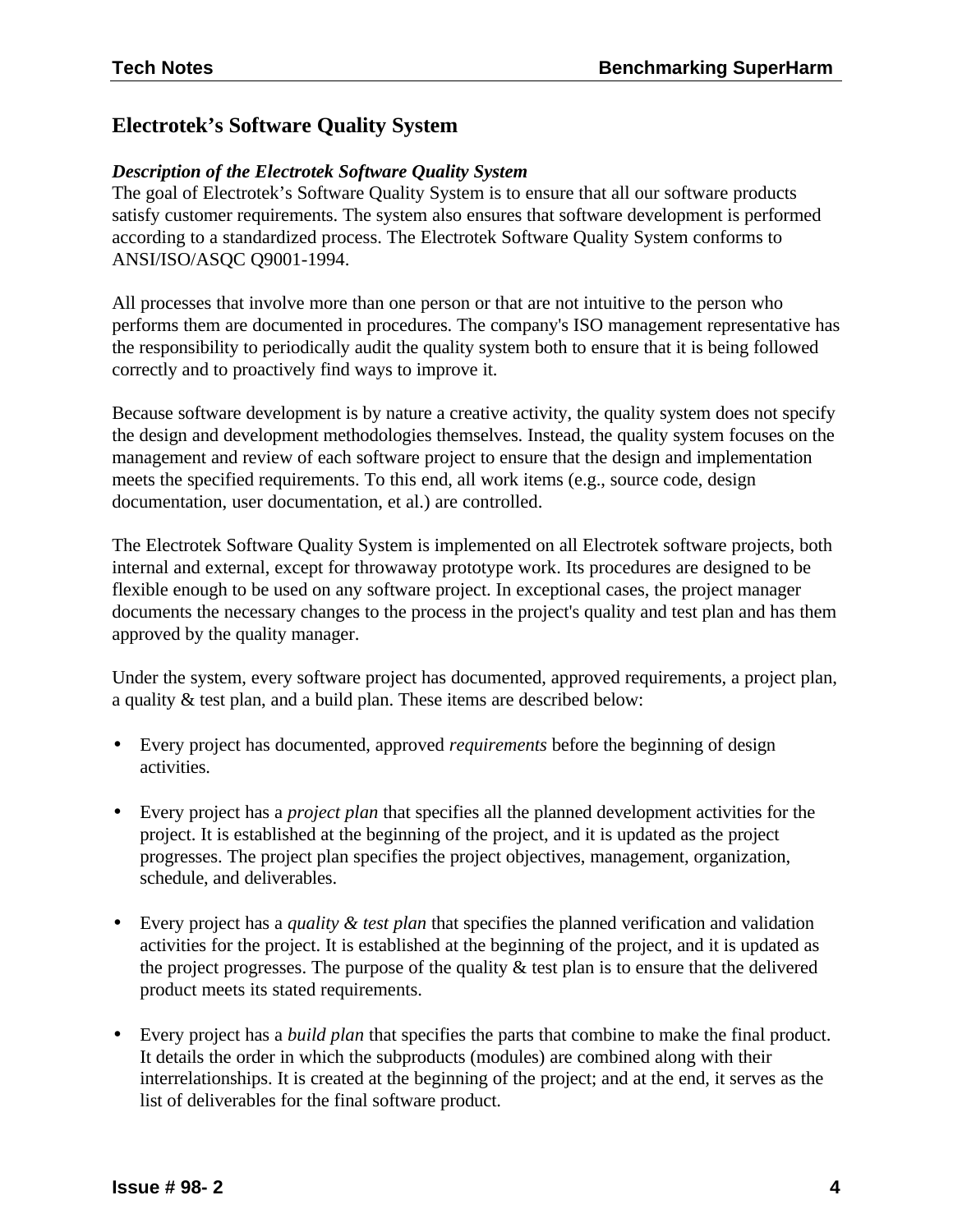For more information on Electrotek's Software Quality System, please contact Lee King at (423) 470-9222, extension 140, or send e-mail to lking@electrotek.com.

#### *Using the Quality System to Complete the SuperHarm 32-bit Conversion Project*

The objective of the SuperHarm 32-bit Conversion Project is to complete the conversion of the 16-bit version to 32-bit environment, including associated benchmarking of the SuperHarm Solver, testing of the SuperHarm user interface, and a manual and help file revision. The personnel directly involved in the SuperHarm 32-bit Conversion Project are the Project Manager, Thomas Grebe, and the Lead Developer, Erich Gunther. Tom is responsible for the management of the project, and Erich is responsible for leading the development activities.

Development activities (which are governed by standard Electrotek software development procedures) for the project include:

- 1. Internal requirement collection
- 2. Conversion of the SuperHarm Solver to the 32-bit environment
- 3. Component and system testing of the SuperHarm Solver as specified in the Test Procedure and SuperHarm Benchmarking Manual.
- 4. Manual and help file revision
- 5. Installation development
- 6. Integration testing
- 7. Release

Project documentation for the effort includes:

- 1. Project Plan
- 2. Quality and Test Plan
- 3. Build Plan
- 4. Test Procedure
- 5. SuperHarm Benchmarking Manual

## **Benchmarking Methodology**

#### *Quality Objectives*

The *quality objective* of the SuperHarm 32-bit Conversion Project is to assure an accurate and successful completion of the conversion of the 16-bit version (Version 2.20, April 6, 1996) to the 32-bit Microsoft Windows  $95/98^{\circ}$  and/or Microsoft Windows NT<sup>®</sup> 4 environment. Associated tasks include benchmarking of the SuperHarm Solver, testing of the SuperHarm user interface, and manual and help file revision. Methods to assure quality of the software deliverable include an accurate Project Plan, Build Plan, and Test Procedure that utilizes the SuperHarm Benchmarking Manual.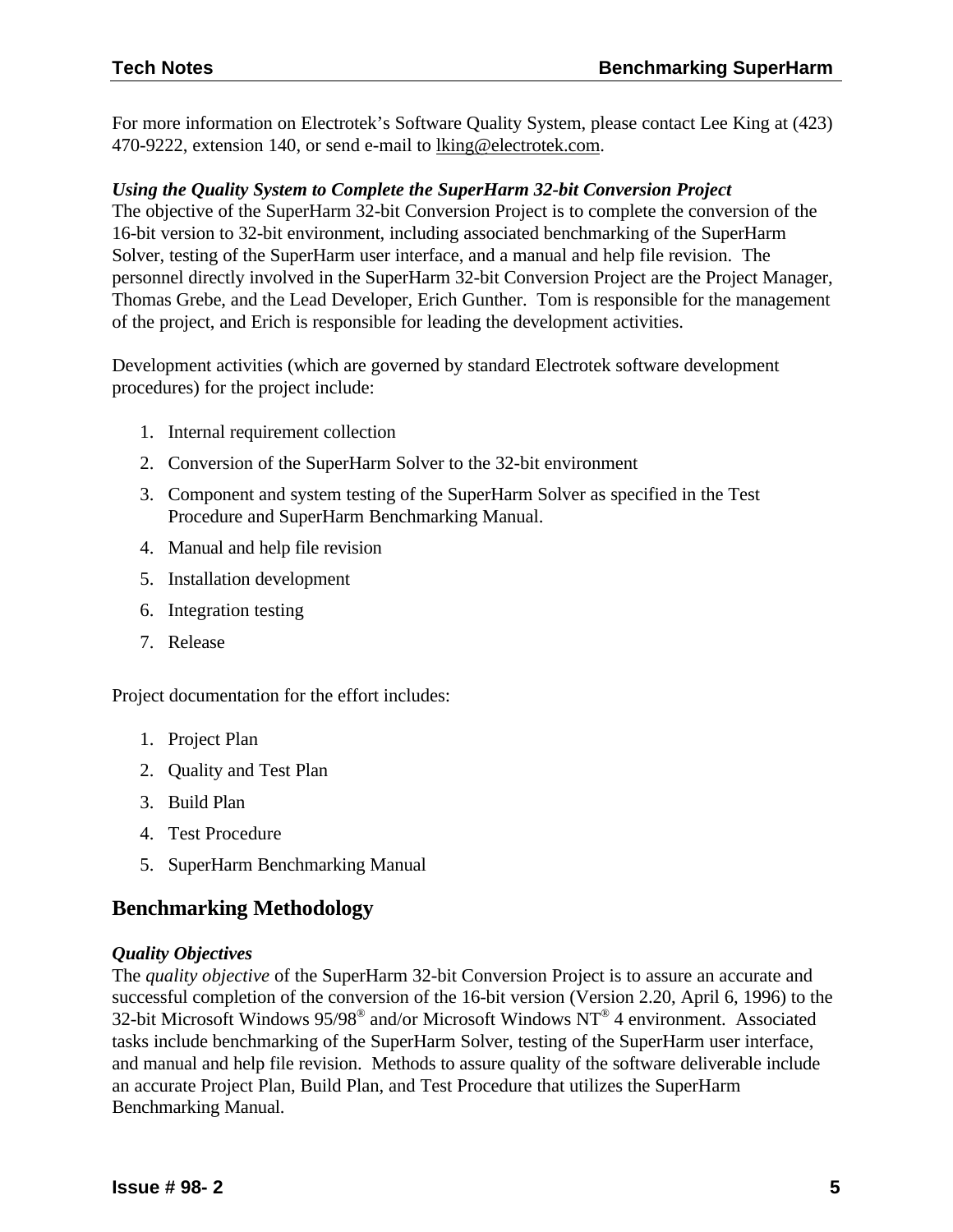## *Development of the SuperHarm Benchmarking Manual*

The SuperHarm Benchmarking Manual includes instructions for validation tests and supporting documentation for component and system modeling. Each component model is verified with supporting analysis, with a majority of the cases being verified using MathCad®.

The branch and two-winding transformer cases will be used to illustrate the process:

#### **BRANCH - Definition:**

The BRANCH model is an R and X series component. This device can be used for a single-phase model or three devices can be used for a three-phase uncoupled representation. The figure below illustrates the BRANCH model with the VSOURCE device model. This system will be used in the following cases for verification of the device tags unless otherwise noted.



|                | <b>NAME</b> | <b>FROM</b> | ТΟ     | R   | χ   | <b>XRCON</b> | <b>LEN</b> | <b>TABLE</b> | <b>FREQMULT</b> | <b>FILE</b> |
|----------------|-------------|-------------|--------|-----|-----|--------------|------------|--------------|-----------------|-------------|
| <b>DEFAULT</b> | none        | ground      | ground | 0.0 | 0.0 | <b>NO</b>    | 1.0        | none         | 1.0             | none        |
| case 1a        |             |             |        |     |     |              | 1.0        | none         | 1.0             | none        |
| case 1b        |             |             |        |     |     | <b>NO</b>    | 1.0        | none         | 1.0             | none        |
| case 1c        |             |             |        |     |     | <b>NO</b>    |            | none         | 1.0             | none        |
| case 1d        |             |             |        | 0.0 | 0.0 |              | 1.0        |              |                 | none        |
| case 1e        |             |             |        | 0.0 | 0.0 | <b>NO</b>    | 1.0        | none         | 1.0             |             |

**Case List:**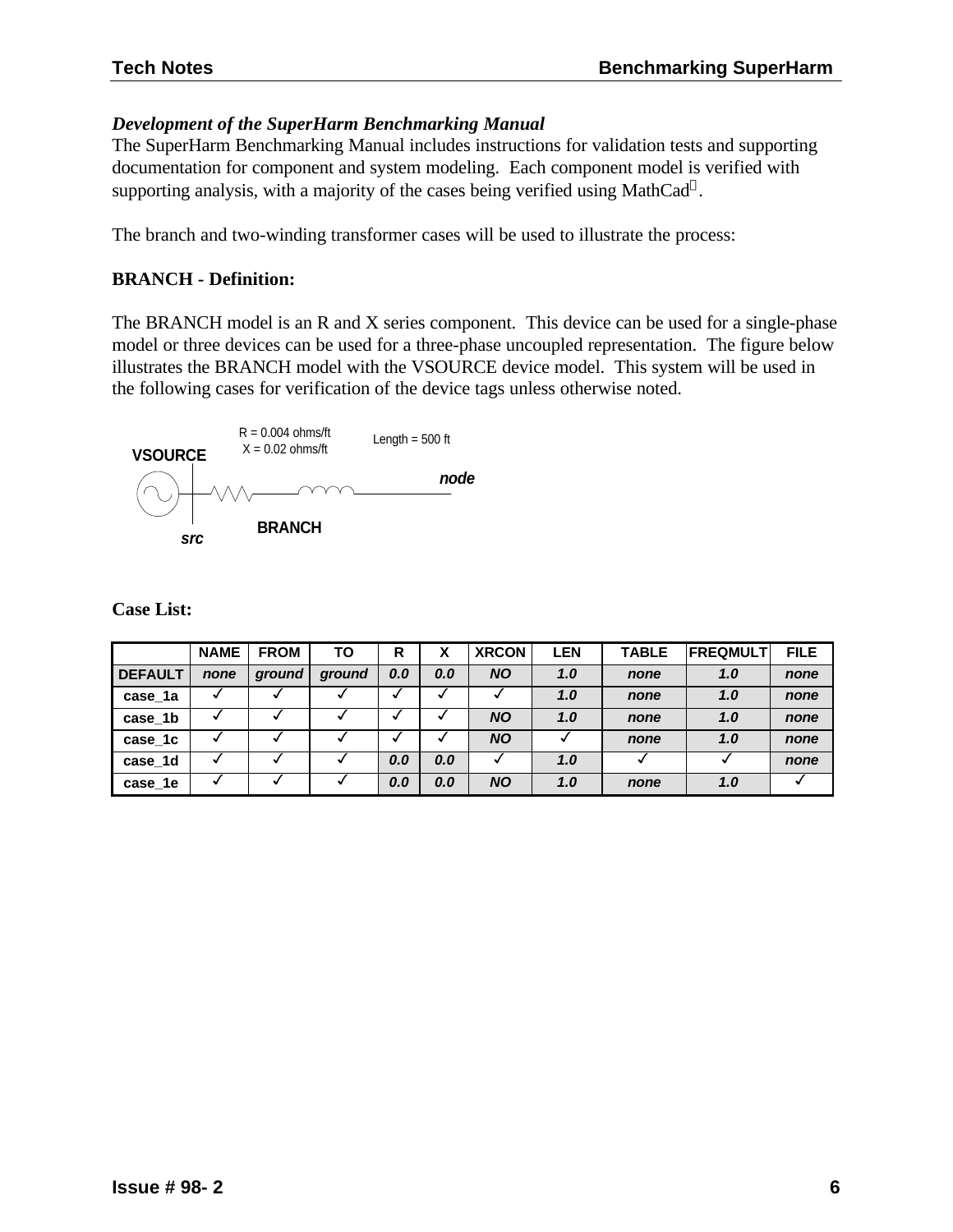# **Results:**

The table below illustrates voltages (impedances) at bus 'node' after performing a frequency scan at the same bus.

|                |             | Case_1a |             | Case_1b |             | Case_1c | Case_1d     |      | Case_1e     |      |
|----------------|-------------|---------|-------------|---------|-------------|---------|-------------|------|-------------|------|
| freq(h)        | mag         | ang     | mag         | ang     | mag         | ang     | mag         | ang  | mag         | ang  |
| 1              | 10.198      | 78.7    | 10.198      | 78.7    | 10.198      | 78.7    | 10.198      | 78.7 | 10.198      | 78.7 |
| $\overline{2}$ | 20.3961     | 78.7    | 20.0998     | 84.3    | 20.0998     | 84.3    | 20.09       | 84.6 | 20.09       | 84.6 |
| 3              | 30.5941     | 78.7    | 30.0666     | 86.2    | 30.0666     | 86.2    | 30.054      | 86.6 | 30.054      | 86.6 |
| 4              | 40.7922     | 78.7    | 40.05       | 87.1    | 40.05       | 87.1    | 40.0281     | 87.9 | 40.0281     | 87.9 |
| 5              | 50.9902     | 78.7    | 50.04       | 87.7    | 50.04       | 87.7    | 50.0144     | 88.6 | 50.0144     | 88.6 |
| 6              | 61.1882     | 78.7    | 60.0333     | 88.1    | 60.0333     | 88.1    | 60.0105     | 88.9 | 60.0105     | 88.9 |
| $\overline{7}$ | 71.3863     | 78.7    | 70.0286     | 88.4    | 70.0286     | 88.4    | 70.0079     | 89.1 | 70.0079     | 89.1 |
| 8              | 81.5843     | 78.7    | 80.025      | 88.6    | 80.025      | 88.6    | 80.0059     | 89.3 | 80.0059     | 89.3 |
| 9              | 91.7823     | 78.7    | 90.0222     | 88.7    | 90.0222     | 88.7    | 90.0045     | 89.4 | 90.0045     | 89.4 |
| 10             | 101.98      | 78.7    | 100.02      | 88.9    | 100.02      | 88.9    | 100.003     | 89.5 | 100.003     | 89.5 |
| 11             | 112.178     | 78.7    | 110.018     | 89.0    | 110.018     | 89.0    | 110.003     | 89.6 | 110.003     | 89.6 |
| 12             | 122.376     | 78.7    | 120.017     | 89.0    | 120.017     | 89.0    | 120.002     | 89.7 | 120.002     | 89.7 |
| 13             | 132.575     | 78.7    | 130.015     | 89.1    | 130.015     | 89.1    | 130.001     | 89.7 | 130.001     | 89.7 |
| 14             | 142.773     | 78.7    | 140.014     | 89.2    | 140.014     | 89.2    | 140.001     | 89.8 | 140.001     | 89.8 |
| 15             | 152.971     | 78.7    | 150.013     | 89.2    | 150.013     | 89.2    | 150.001     | 89.8 | 150.001     | 89.8 |
| 16             | 163.169     | 78.7    | 160.012     | 89.3    | 160.012     | 89.3    | 160         | 89.9 | 160         | 89.9 |
| 17             | 173.367     | 78.7    | 170.012     | 89.3    | 170.012     | 89.3    | 170         | 89.9 | 170         | 89.9 |
| 18             | 183.565     | 78.7    | 180.011     | 89.4    | 180.011     | 89.4    | 180         | 89.9 | 180         | 89.9 |
| 19             | 193.763     | 78.7    | 190.011     | 89.4    | 190.011     | 89.4    | 190         | 90.0 | 190         | 90.0 |
| 20             | 203.961     | 78.7    | 200.01      | 89.4    | 200.01      | 89.4    | 200         | 90.0 | 200         | 90.0 |
| <b>VERIFY</b>  | <b>MCAD</b> |         | <b>MCAD</b> |         | <b>MCAD</b> |         | <b>HAND</b> |      | <b>HAND</b> |      |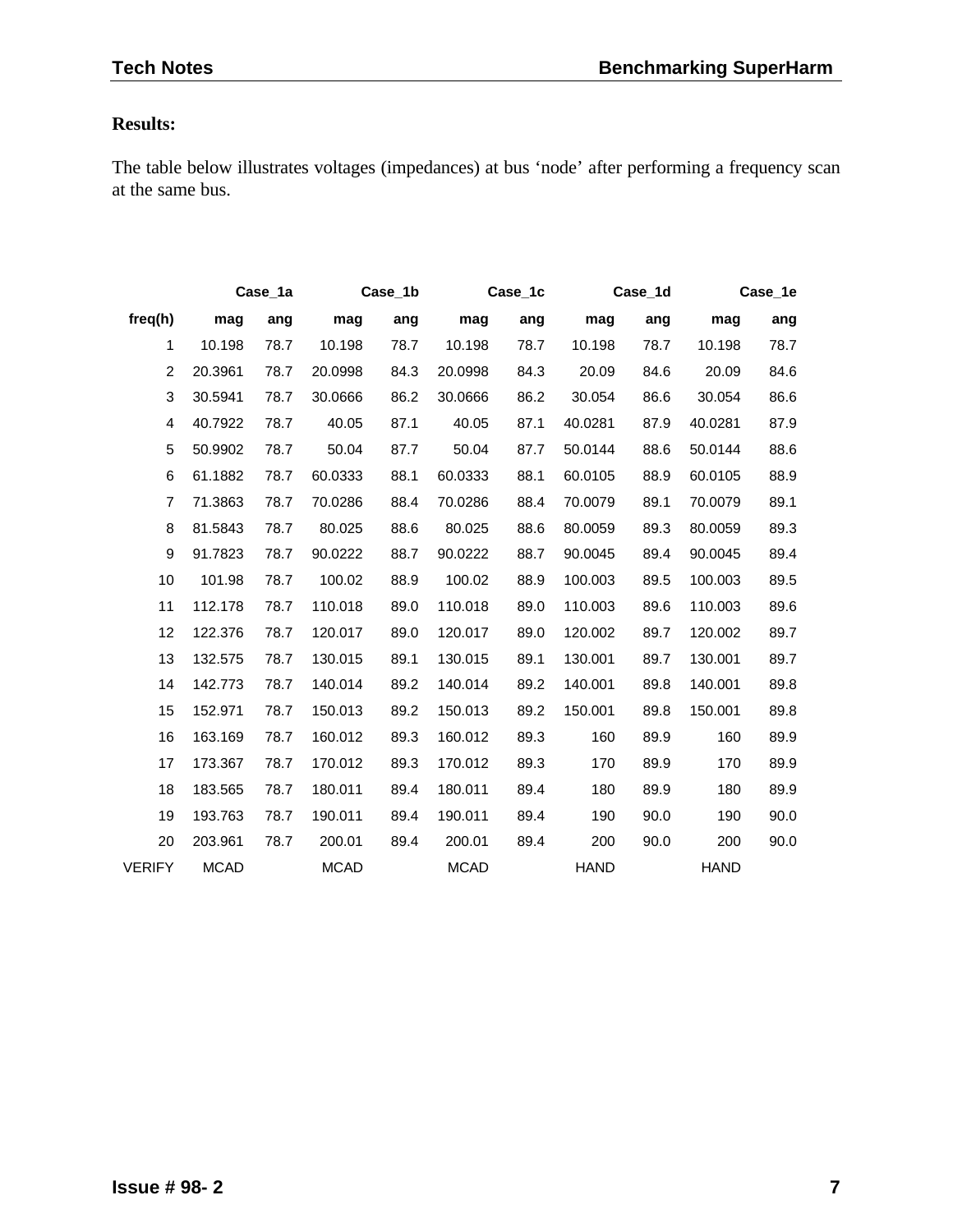#### **Verification:**

MathCad was used to verify the accuracy of SuperHarm's BRANCH component. The following figures summarize the analysis:

|                    | Mathcad Professional - [Case_1a.MCD]                                                                                                                                        |                                              |
|--------------------|-----------------------------------------------------------------------------------------------------------------------------------------------------------------------------|----------------------------------------------|
|                    | File Edit View Insert Format Math Symbolics Window<br>Help                                                                                                                  | - 151                                        |
|                    | $ \mathcal{B} \mathbf{G} \oplus  \mathbf{G} \mathcal{V}  \times  \mathbf{F} \mathbf{G} \circ  \mathbf{F}  +  \mathbf{F} \mathbf{F}  =  \mathbf{F} \mathcal{V}  \mathbf{F} $ | 四?                                           |
| Normal             | Arial                                                                                                                                                                       | $B I U \overline{E}$ $\equiv$ $\equiv$ $ E $ |
|                    | <b>SuperHarm Benchmarking - BRANCH</b><br><b>Modeling Equations</b><br>Electrotek Concepts - 6/22/98, EWG/TEG                                                               |                                              |
| Press F1 for help. |                                                                                                                                                                             | Auto<br>Page 1                               |

#### **BRANCH** Model Verification:

 $r = 0.004$   $x := 0.02$ Length  $= 500$ 

#### **Case 1a: X/R constant = yes and length = 500ft** .

 $R := r$  Length  $R = 2$  $X := x \cdot \text{Length}$   $X = 10$  $\text{Length} \quad X = 10$  Leq :=  $\frac{X}{X}$  $\frac{1}{2 \cdot \pi \cdot 60}$  Leq = 0.027  $Z := R + X$ **j**  $Z = 2 + 10i$ at 60 Hz:  $h := 1.. 20$  $R(h) := h \cdot R$  $|Z| = 10.198$  arg(Z) = 78.69 · deg  $X(h) := 2 \cdot \pi \cdot 60 \cdot h \cdot \text{Leq}$   $Z(h) := R(h) + X(h) \cdot j$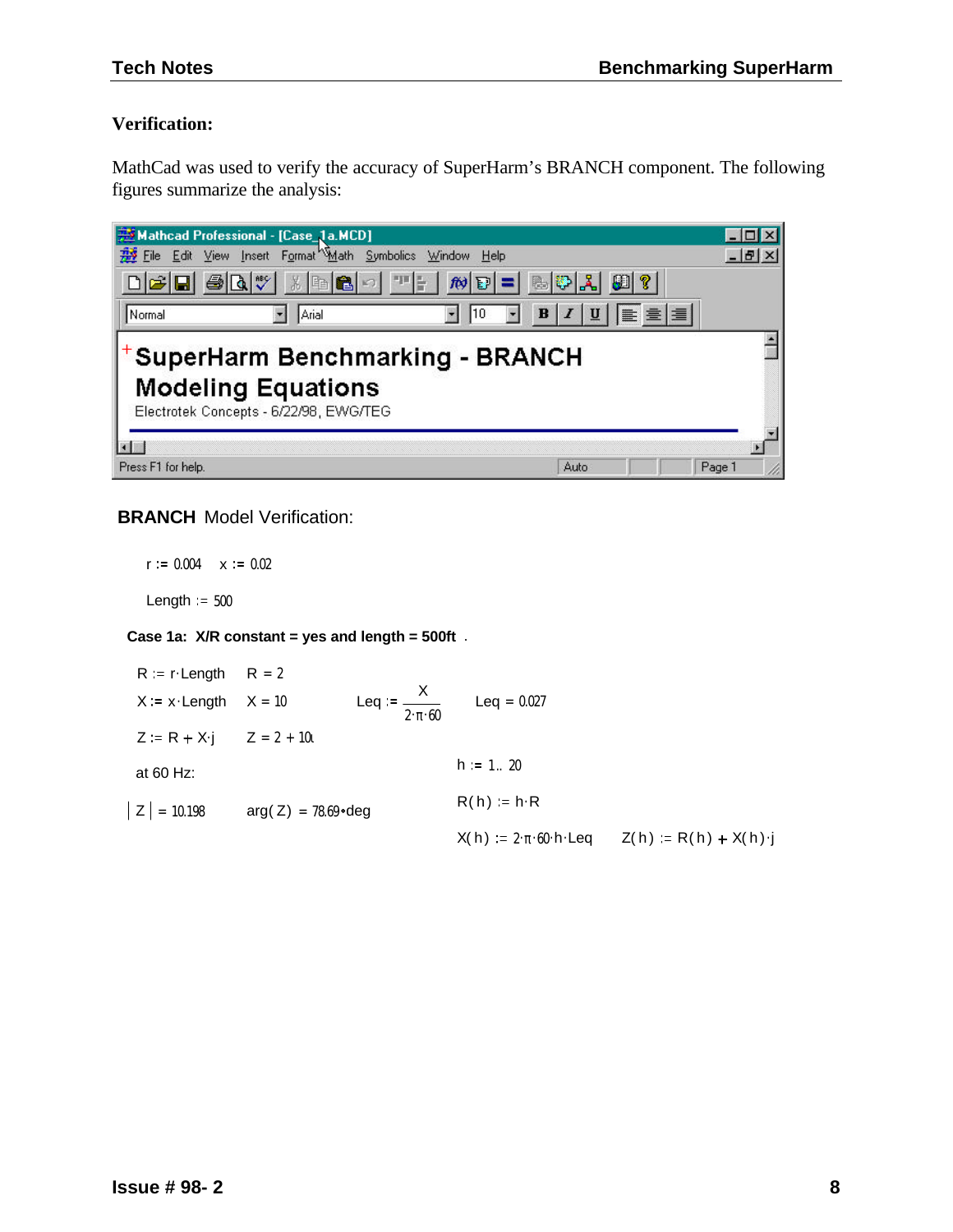| h                       | Z(h)    | $(\arg(Z(h)))\cdot\frac{100}{\log 2}$                                            |            |
|-------------------------|---------|----------------------------------------------------------------------------------|------------|
| $\vert$ 1               | 10.198  | 78.69                                                                            |            |
| $\overline{2}$          | 20.396  | 200<br>78.69                                                                     |            |
| $\mathbf{3}$            | 30.594  | 78.69<br>175                                                                     |            |
| $\overline{\mathbf{4}}$ | 40.792  | 78.69                                                                            |            |
| $\overline{5}$          | 50.99   | 150<br>78.69                                                                     |            |
| $\overline{6}$          | 61.188  | 78.69<br>125                                                                     |            |
| $\overline{7}$          | 71.386  | 78.69                                                                            |            |
| $\bf 8$                 | 81.584  | Z(h)<br>100<br>78.69                                                             |            |
| $\boldsymbol{9}$        | 91.782  | 78.69<br>75                                                                      |            |
| 10                      | 101.98  | 78.69                                                                            |            |
| 11                      | 112.178 | 50<br>78.69                                                                      |            |
| 12                      | 122.376 | 78.69<br>25                                                                      |            |
| 13                      | 132.575 | 78.69                                                                            |            |
| 14                      | 142.773 | $\mathbf{0}$<br>78.69<br>2.5<br>7.5<br>$\boldsymbol{0}$<br>12.5<br>15<br>5<br>10 | 17.5<br>20 |
| 15                      | 152.971 | h<br>78.69                                                                       |            |
| 16                      | 163.169 | 78.69                                                                            |            |
| 17                      | 173.367 | 78.69                                                                            |            |
| 18                      | 183.565 | 78.69                                                                            |            |
| 19                      | 193.763 | 78.69                                                                            |            |
| 20                      | 203.961 | 78.69                                                                            |            |

 $180$ 

#### **Datacase:**

```
!
! BRANCH Model Benchmarking
! Case1a - xrconstant = yes
! - length tag (default = 1)
vsource name=vsrc
    bus=src freq=60
    mag=1 ang=0
scan name=scan1 bus=node
    fmin=60 fmax=1200
    finc=60 ang=0
branch name=zsrc
    from = src to = node
    r = 2.0 x = 10.0xrconstant=yes
retain voltagelist = {node}
....
```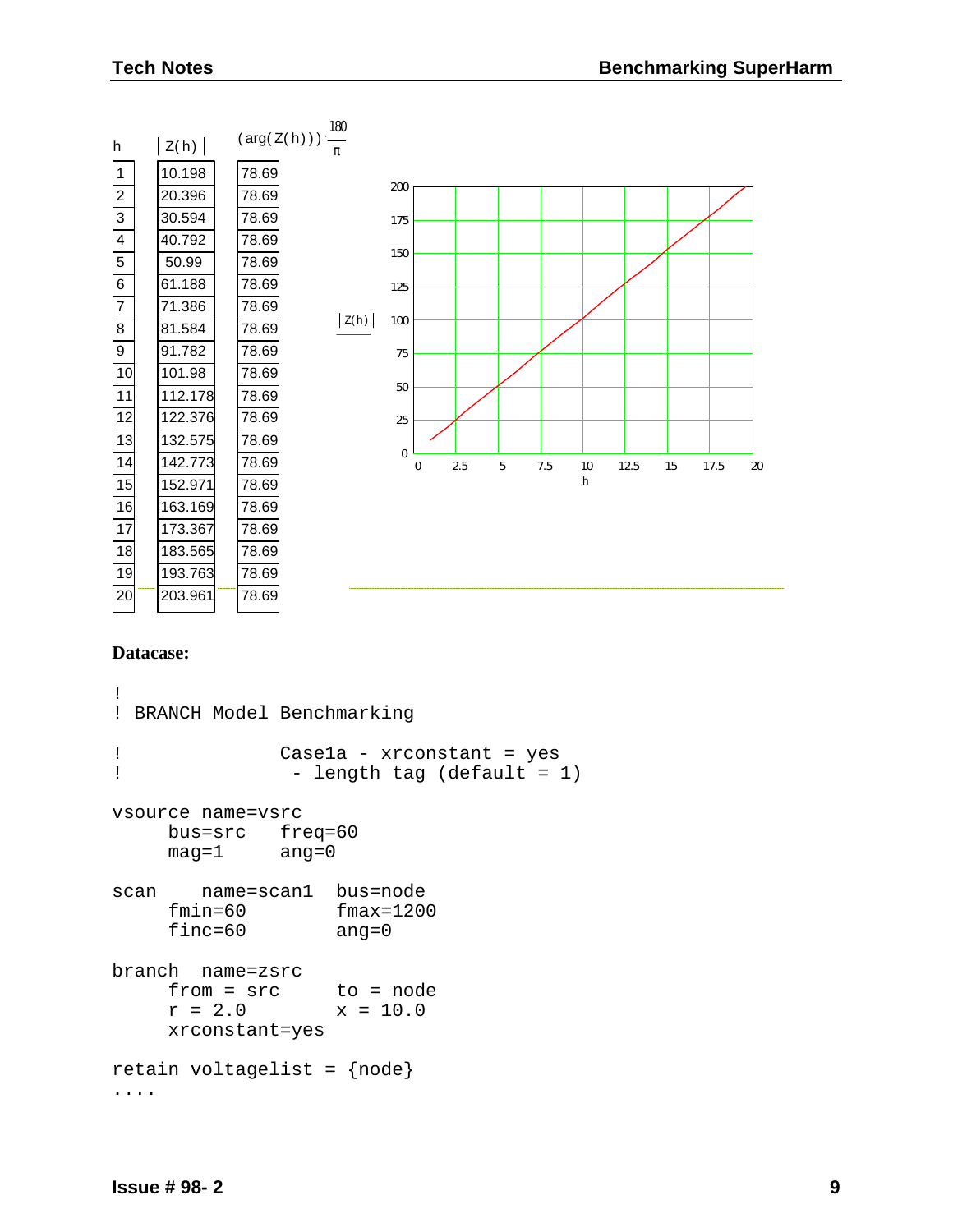#### **TRANSFORMER - Definition:**

The TRANSFORMER is used to model a single-phase or three-phase transformer. It can accommodate up to three windings per phase. (Use ZYCMATRIX to model transformers with four or more windings.) Windings are designated as H, X, and T. For two winding transformers, all fields associated with the tertiary (T) winding should be omitted.



**Case List:**

#### **Single-phase representation**

|                                                                      | <b>NAME</b> | X.1 | X.2           | H.1 | H <sub>2</sub> | Т.1 | T.2           |     | I MVA I%IMAG I | ХR<br><b>CONSTANT</b> |     | IKV.HI KV.X IKV.TI |     |
|----------------------------------------------------------------------|-------------|-----|---------------|-----|----------------|-----|---------------|-----|----------------|-----------------------|-----|--------------------|-----|
| [DEFAULT] none   ground   ground   ground   ground   ground   ground |             |     |               |     |                |     |               | 0.0 | 1.0            | yes                   | 0.0 | 0.0                | 0.0 |
| Case_15a                                                             |             |     | around        |     |                |     | ground ground |     | 1.0            |                       |     |                    | 0.0 |
| Case_15b                                                             |             |     | <b>around</b> |     | <b>around</b>  |     | ground        |     |                | <b>ves</b>            |     |                    |     |
| Case_15c                                                             |             |     |               |     |                |     |               |     | 1.0            | yes                   |     |                    |     |

|                      |     |     | MVAB.HX MVAB.XT MVAB.HT | $%$ R.HX | %R.XT               | %R.HT           | %X.HX | %X.XT | $\%$ X.HT |
|----------------------|-----|-----|-------------------------|----------|---------------------|-----------------|-------|-------|-----------|
| <b>DEFAULT</b>       | 0.0 | 0.0 | 0.0                     |          | %X.HX/20   %X.XT/20 | <b>%X.HT/20</b> | 0.0   | 0.0   | 0.0       |
| $\textsf{Case}\_15a$ | 0.0 | 0.0 | 0.0                     |          | %X.HX/20   %X.XT/20 | %X.HT/20        |       | 0.0   | 0.0       |
| Case_15b             | 0.0 | 0.0 | 0.0                     |          | %X.HX/20   %X.XT/20 | %X.HT/20        |       |       |           |
| Case 15c             |     |     |                         |          |                     |                 |       |       |           |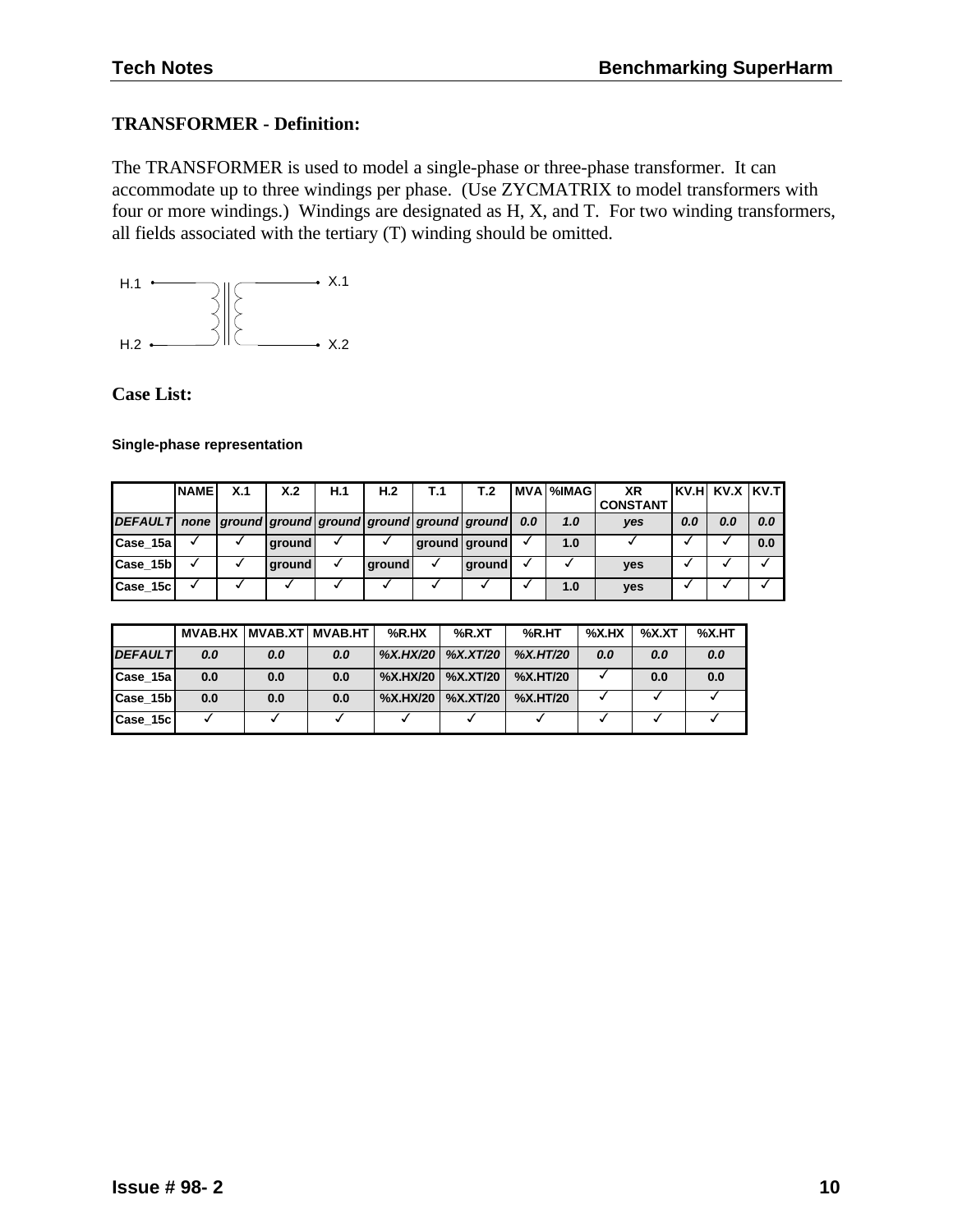### **Results:**

The one-line diagram shown below illustrates the system simulated for the verification of the single-phase TRANSFORMER model. A frequency scan was performed at N.2 and the equivalent impedances seen at the same bus are tabulated below.



|                |             | Case_15a |             | Case_15b |             | Case_15c |
|----------------|-------------|----------|-------------|----------|-------------|----------|
| freq(h)        | mag         | ang      | mag         | ang      | mag         | ang      |
| 1              | 2.28643     | 87.7     | 2.28654     | 87.7     | 2.28654     | 87.7     |
| 2              | 4.57286     | 87.7     | 4.57309     | 87.7     | 4.57309     | 87.7     |
| 3              | 6.85929     | 87.7     | 6.85963     | 87.7     | 6.85963     | 87.7     |
| 4              | 9.14572     | 87.7     | 9.14618     | 87.7     | 9.14618     | 87.7     |
| 5              | 11.4321     | 87.7     | 11.4327     | 87.7     | 11.4327     | 87.7     |
| 6              | 13.7186     | 87.7     | 13.7193     | 87.7     | 13.7193     | 87.7     |
| $\overline{7}$ | 16.005      | 87.7     | 16.0058     | 87.7     | 16.0058     | 87.7     |
| 8              | 18.2914     | 87.7     | 18.2924     | 87.7     | 18.2924     | 87.7     |
| 9              | 20.5779     | 87.7     | 20.5789     | 87.7     | 20.5789     | 87.7     |
| 10             | 22.8643     | 87.7     | 22.8654     | 87.7     | 22.8654     | 87.7     |
| 11             | 25.1507     | 87.7     | 25.152      | 87.7     | 25.152      | 87.7     |
| 12             | 27.4372     | 87.7     | 27.4385     | 87.7     | 27.4385     | 87.7     |
| 13             | 29.7236     | 87.7     | 29.7251     | 87.7     | 29.7251     | 87.7     |
| 14             | 32.01       | 87.7     | 32.0116     | 87.7     | 32.0116     | 87.7     |
| 15             | 34.2964     | 87.7     | 34.2982     | 87.7     | 34.2982     | 87.7     |
| 16             | 36.5829     | 87.7     | 36.5847     | 87.7     | 36.5847     | 87.7     |
| 17             | 38.8693     | 87.7     | 38.8713     | 87.7     | 38.8713     | 87.7     |
| 18             | 41.1557     | 87.7     | 41.1578     | 87.7     | 41.1578     | 87.7     |
| 19             | 43.4422     | 87.7     | 43.4443     | 87.7     | 43.4443     | 87.7     |
| 20             | 45.7286     | 87.7     | 45.7309     | 87.7     | 45.7309     | 87.7     |
| <b>VERIFY</b>  | <b>MCAD</b> |          | <b>MCAD</b> |          | <b>MCAD</b> |          |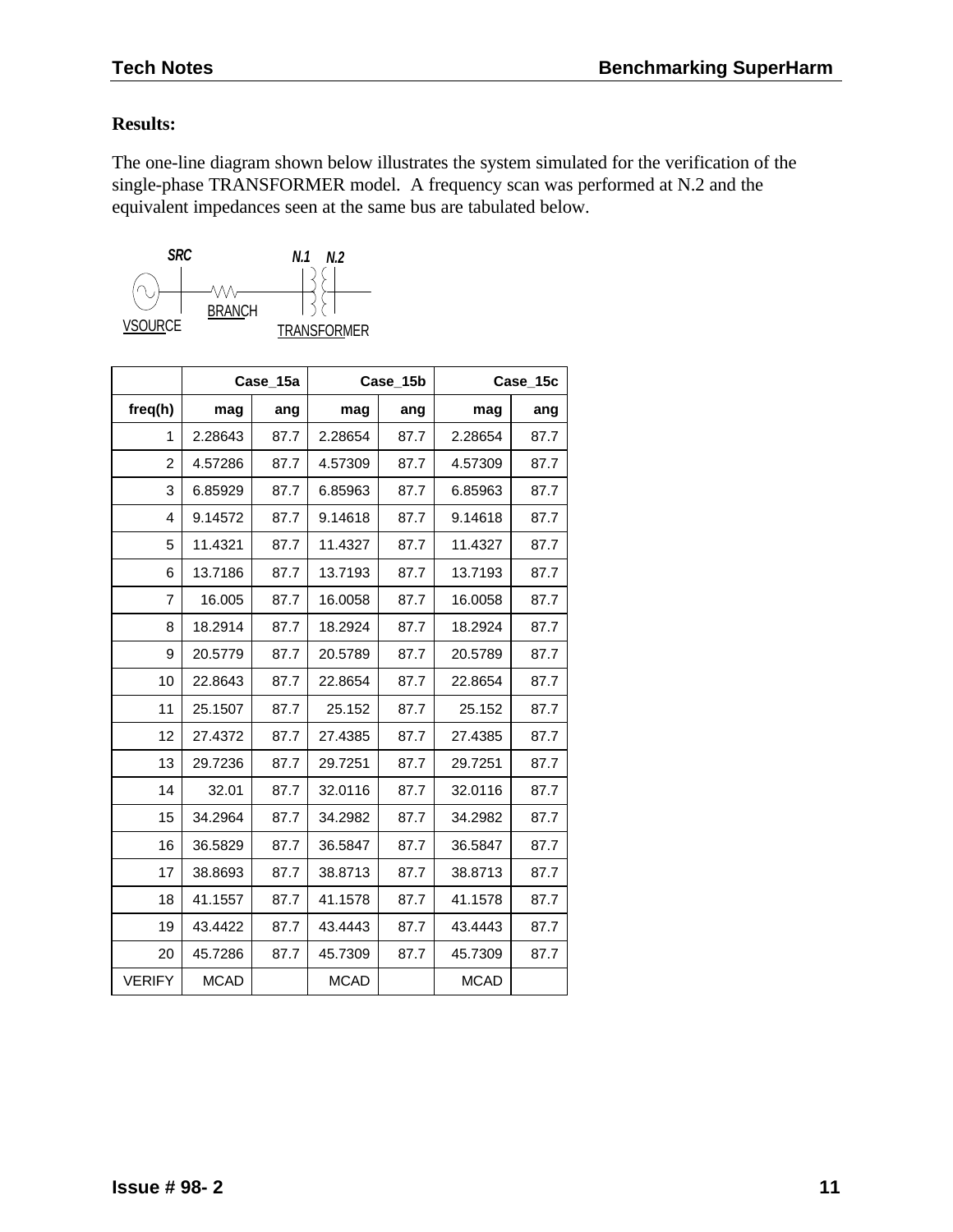# **Verification:**

MathCad was used to verify the accuracy of SuperHarm's TRANSFORMER component. The following figures summarize the analysis:

| Mathcad Professional - [Case 15a.MCD]                                                                                                                                                                                                                                                                                                                                                                |                                                                                                                                                                                                                                                                                                                                                                       |        |  |  |  |  |  |
|------------------------------------------------------------------------------------------------------------------------------------------------------------------------------------------------------------------------------------------------------------------------------------------------------------------------------------------------------------------------------------------------------|-----------------------------------------------------------------------------------------------------------------------------------------------------------------------------------------------------------------------------------------------------------------------------------------------------------------------------------------------------------------------|--------|--|--|--|--|--|
| View Insert Format Math Symbolics Window<br>开手<br>Edit<br>File                                                                                                                                                                                                                                                                                                                                       | Help                                                                                                                                                                                                                                                                                                                                                                  | 18     |  |  |  |  |  |
| $ \mathbb{R} ^n$<br>$\mathbf{u}$<br>一<br> 太阳色 の <br>$\mathcal{R}$ $\mathbf{E}$ =<br>Normal<br>Arial<br>110                                                                                                                                                                                                                                                                                           | 風や人<br>$\boxed{u}$ $\boxed{v}$ $\boxed{v}$ $\boxed{v}$ $\boxed{v}$ $\boxed{v}$ $\boxed{v}$ $\boxed{v}$ $\boxed{v}$ $\boxed{v}$ $\boxed{v}$ $\boxed{v}$ $\boxed{v}$ $\boxed{v}$ $\boxed{v}$ $\boxed{v}$ $\boxed{v}$ $\boxed{v}$ $\boxed{v}$ $\boxed{v}$ $\boxed{v}$ $\boxed{v}$ $\boxed{v}$ $\boxed{v}$ $\boxed{v}$ $\boxed{v}$ $\boxed{v}$ $\boxed{v$<br>$\mathbf{B}$ |        |  |  |  |  |  |
| <b>SuperHarm Benchmarking - TRANSFORMER</b><br><b>Modeling Equations</b><br>Electrotek Concepts - 7/23/98, EWG/TEG                                                                                                                                                                                                                                                                                   |                                                                                                                                                                                                                                                                                                                                                                       |        |  |  |  |  |  |
| This document illustrates the equations that define the operation of a two winding transformer<br>(TRANSFORMER). The input data for the calculation consists of the transformer short circuit test data,<br>base mva, winding voltage ratings, transformer mva rating, and pu magnetizing impedance. This<br>document uses Mathcad's units mechanism to ensure consistency and correctness of units. |                                                                                                                                                                                                                                                                                                                                                                       |        |  |  |  |  |  |
|                                                                                                                                                                                                                                                                                                                                                                                                      |                                                                                                                                                                                                                                                                                                                                                                       |        |  |  |  |  |  |
| Press F1 for help.                                                                                                                                                                                                                                                                                                                                                                                   | Auto                                                                                                                                                                                                                                                                                                                                                                  | Page 1 |  |  |  |  |  |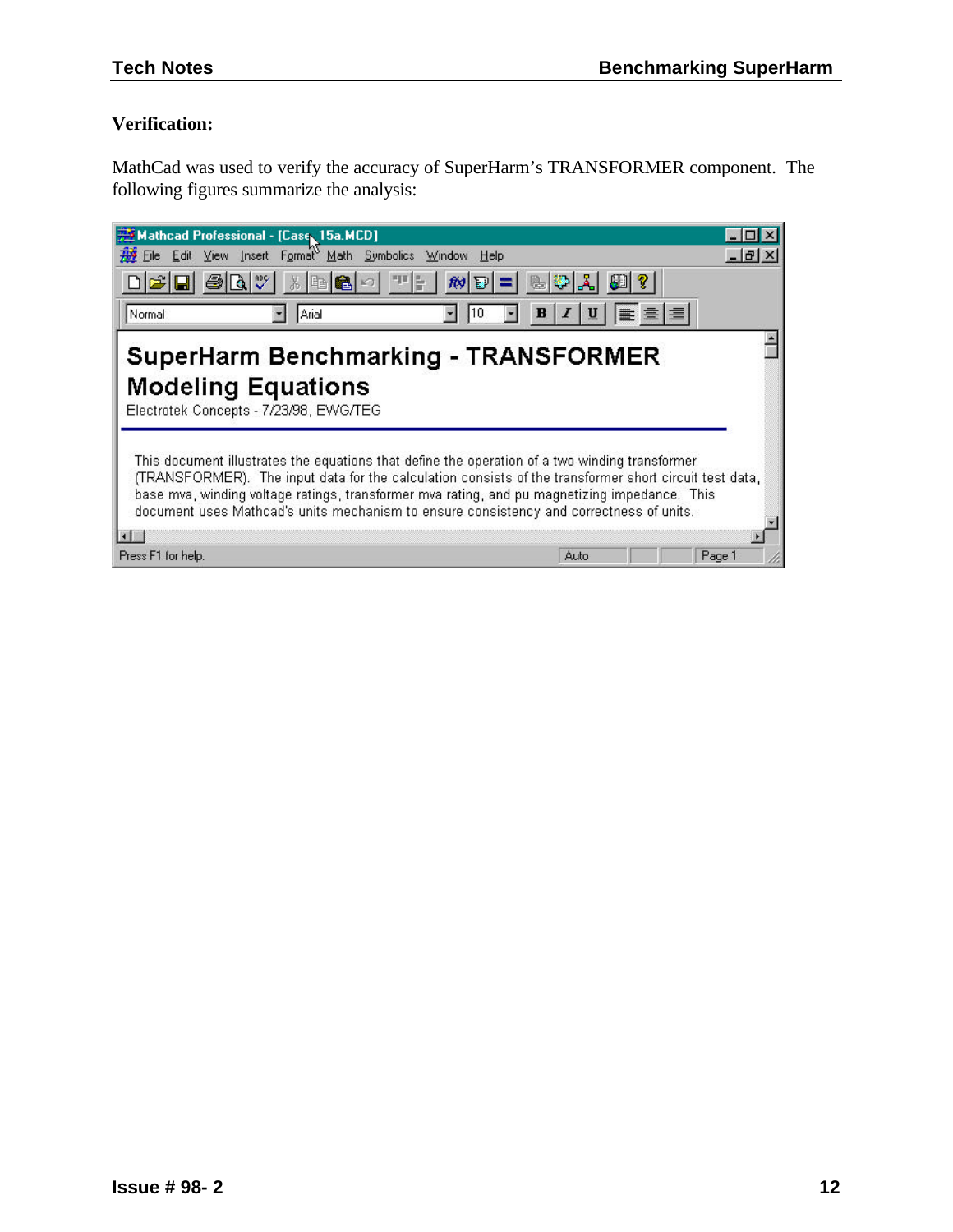| Cases 15a, 15b, & 15c:                       |                          | transformer | $name = xfmr1$<br>$x.1 = n.1$            |
|----------------------------------------------|--------------------------|-------------|------------------------------------------|
| Input Data:                                  |                          |             | $h.1 = n.2$<br>$h.2 = ground$            |
| $f := 60$<br>$\omega := 2 \cdot \pi \cdot f$ | $\omega = 376.99112$     |             | $mva = 5$<br>%x.hx = $6$<br>$kv.x = 480$ |
| $MVA_r = 5.0$                                | $MVAh := 5.0$            |             | $kv.h = 13.8$<br>xrconstant=yes          |
| kv $_H$ := 13.799249                         | $kv_{H} = 13.8$          |             |                                          |
| $kv_{X}$ := 0.480                            | $kv_{X} = 0.48$          |             |                                          |
| $X_{\text{pu}} := \frac{6.0}{100}$           | $X_{\text{pu}} = 0.06$   |             |                                          |
| $R_{\text{pu}} := X_{\text{pu}} \cdot 0.04$  | $R_{\text{pu}} = 0.0024$ |             |                                          |
| IMag $_{\text{pu}}$ = 0.01                   |                          |             |                                          |

TRANSFORMER Model Verification:

Calculate the base impedances for the impedance data from the supplied base MVA:

$$
ZbH := \frac{kv_H^2}{MVA_b}
$$
 
$$
ZbH = 38.08385
$$

$$
ZbX := \frac{kv \times ^2}{MVA_b}
$$
 
$$
ZbX = 0.04608
$$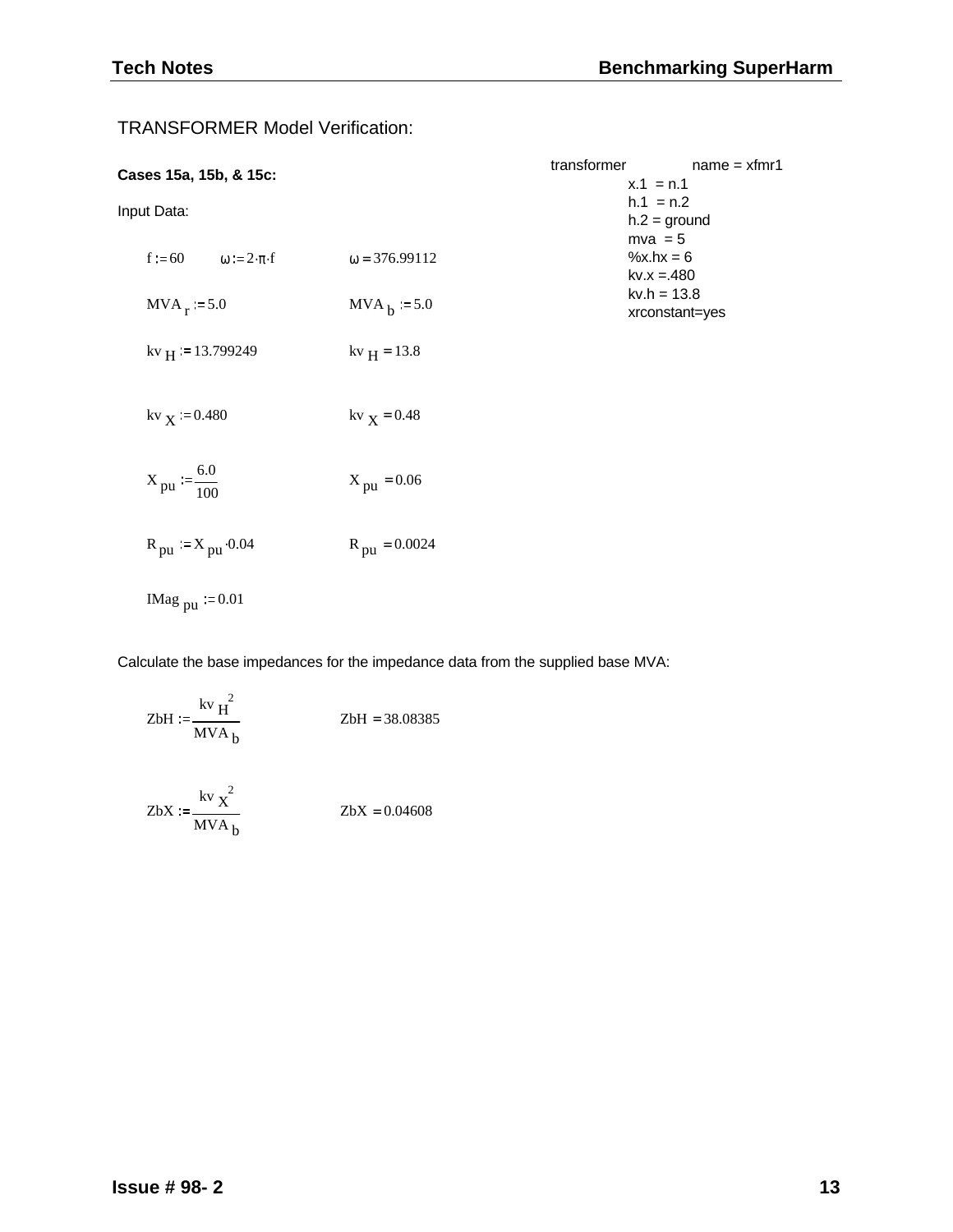Calculate the high side base admittance for the magnetizing branch from the transformer rated MVA:

$$
Ymbase := \frac{MVA_r}{kv_H^2}
$$
 Ymbase = 0.02626

Calculate the rated (base) current for the tranformer on the high side:

$$
I b H := \frac{M V A_r}{k v_H}
$$
 
$$
I b H = 0.36234
$$

Calculate the high side magnetizing current:

$$
IMag := IMag_{pu} IbH
$$
  $IMag = 3.6233910^{-3}$ 

Calculate the high side magntizing admittance as a function of frequency (note that Ipu == Ypu in the per unit system):

YMag<sub>pu</sub> := IMag<sub>pu</sub>

\nYMag<sub>pu</sub> = 0.01

\nYm<sub>pu</sub>(freq) :=

\n
$$
\frac{YMag_{pu}}{j} \cdot \frac{60}{freq}
$$
\nYm<sub>pu</sub>(f) = -0.01j

Create an equation for the pu leakage admittance as a function of frequency:

$$
Y_{pu}(\text{freq}) := \frac{1}{R_{pu} + j \cdot X_{pu}} \cdot \frac{60}{freq}
$$
 
$$
Y_{pu}(f) = 0.6656 - 16.64004j
$$

Create an equation for the pu primative admittance matrix for the complete transformer as a function of frequency scaled to a single base MVA (1 MVA) to facilitate the conversion to engineering units:

$$
S_{base} := 1
$$
  
\n
$$
Y \text{prim}_{pu}(x) := \frac{1}{S_{base}} \left[ Y_{pu}(x) \cdot MVA_{b} + \frac{Ym_{pu}(x)}{2} \cdot MVA_{r} - Y_{pu}(x) \cdot MVA_{b} + \frac{Ym_{pu}(x)}{2} \cdot NVA_{r} + \frac{Ym_{pu}(x)}{2} \cdot MVA_{r} + \frac{Ym_{pu}(x)}{2} \cdot MVA_{r} + \frac{Ym_{pu}(x)}{2} \cdot MVA_{r} + \frac{Ym_{pu}(x)}{2} \cdot MVA_{r} + \frac{Ym_{pu}(x)}{2} \cdot MVA_{r} + \frac{Ym_{pu}(x)}{2} \cdot MVA_{r} + \frac{Ym_{pu}(x)}{2} \cdot MVA_{r} + \frac{Ym_{pu}(x)}{2} \cdot MVA_{r} + \frac{Ym_{pu}(x)}{2} \cdot MVA_{r} + \frac{Ym_{pu}(x)}{2} \cdot MVA_{r} + \frac{Ym_{pu}(x)}{2} \cdot MVA_{r} + \frac{Ym_{pu}(x)}{2} \cdot MVA_{r} + \frac{Ym_{pu}(x)}{2} \cdot MVA_{r} + \frac{Ym_{pu}(x)}{2} \cdot MVA_{r} + \frac{Ym_{pu}(x)}{2} \cdot MVA_{r} + \frac{Ym_{pu}(x)}{2} \cdot MVA_{r} + \frac{Ym_{pu}(x)}{2} \cdot MVA_{r} + \frac{Ym_{pu}(x)}{2} \cdot MVA_{r} + \frac{Ym_{pu}(x)}{2} \cdot MVA_{r} + \frac{Ym_{pu}(x)}{2} \cdot MVA_{r} + \frac{Ym_{pu}(x)}{2} \cdot MVA_{r} + \frac{Ym_{pu}(x)}{2} \cdot MVA_{r} + \frac{Ym_{pu}(x)}{2} \cdot MVA_{r} + \frac{Ym_{pu}(x)}{2} \cdot MVA_{r} + \frac{Ym_{pu}(x)}{2} \cdot MVA_{r} + \frac{Ym_{pu}(x)}{2} \cdot MVA_{r} + \frac{Ym_{pu}(x)}{2} \cdot MVA_{r} + \frac{Ym_{pu}(x)}{2} \cdot MVA_{r} + \frac{Ym_{pu}(x)}{2} \cdot MVA_{r} + \frac{Ym_{pu}(x)}{2} \cdot MVA_{r} + \frac{Ym_{pu}(x)}{2} \cdot MVA
$$

Create an equation for the primative admittance matrix for the transformer in system units:

$$
Y_{prim}(freq) := S_{base} \begin{bmatrix} \frac{Yprim_{pu}(freq)}{0.0} & \frac{Yprim_{pu}(freq)}{kv_H k v_H} \\ \frac{k v_H k v_H}{kv_H} & \frac{k v_H k v_X}{kv_H k v_X} \end{bmatrix}
$$
\n
$$
Y_{prim}(f) = \begin{bmatrix} 0.01748^- & 0.43706j & -0.50244 + 12.5611j \\ -0.50244 + 12.5611j & 14.44448^- & 361.22054j \end{bmatrix}
$$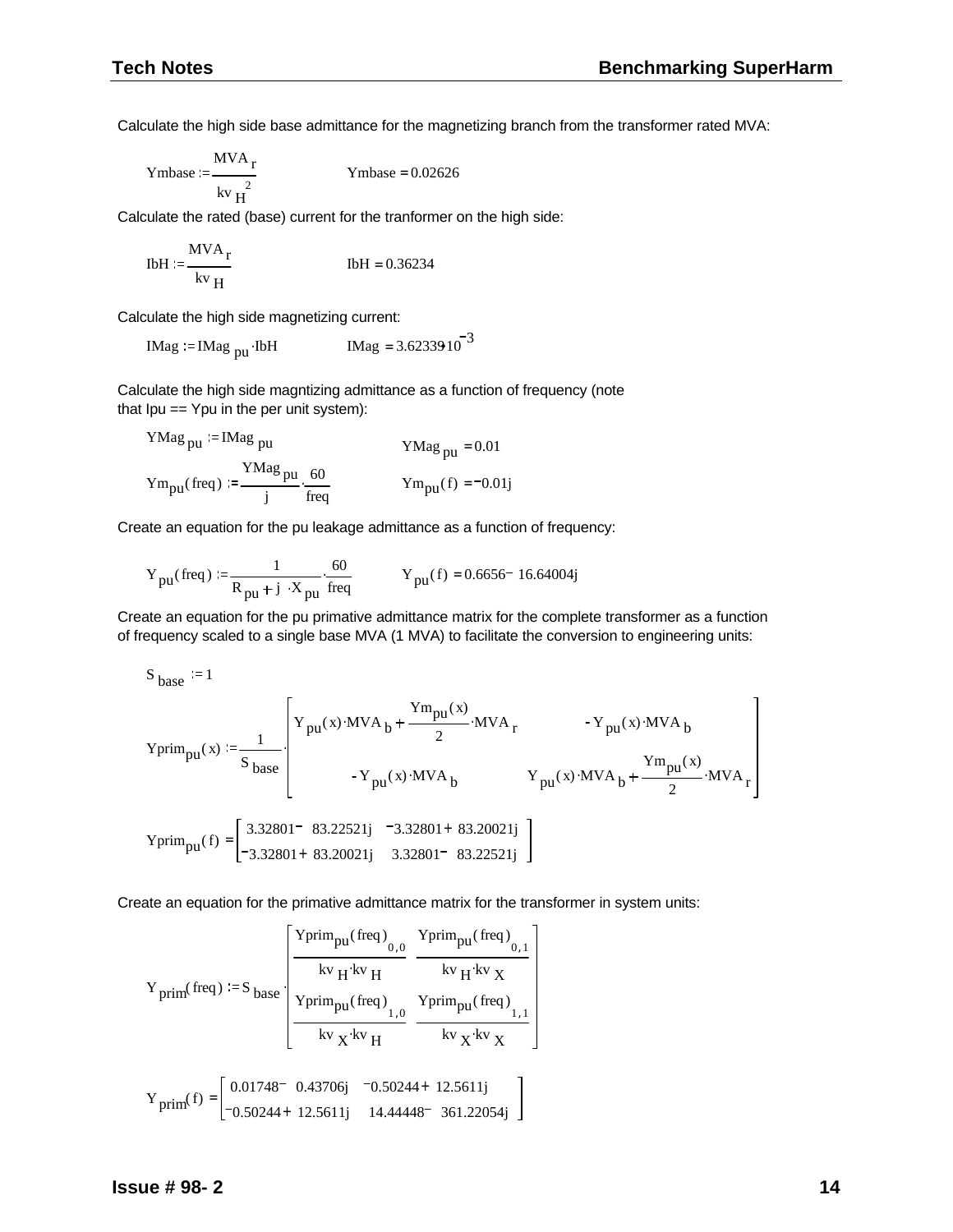Calculate the impedance matrix as a function of frequency:

$$
Z_{\text{prim}}(\text{freq}) := Y_{\text{prim}}(\text{freq})^{(-1)}
$$
  

$$
Z_{\text{prim}}(f) = \begin{bmatrix} 0.02284 + 3.8089610^{3}j & -7.9459810^{-4} + 132.45292j \\ -7.9459810^{-4} + 132.45292j & 2.7639710^{-5} + 4.60869j \end{bmatrix}
$$

Test the resulting admittance matrix by applying a voltage to the high side and calculating the resulting low side voltage.

VH := 7.967431000  
\n
$$
VX := \frac{Y_{\text{prim}}(f) \cdot VH}{Y_{\text{prim}}(f) \cdot VH} \qquad \qquad VX = 277.05996 + 3.3237210^{-3}j
$$

Now that we have calculated the terminal voltages, we can calculate the terminal currents and check for a match with the initial specified magneetizing current:

$$
V := \begin{bmatrix} VH \\ vx \end{bmatrix} \qquad \qquad V = \begin{bmatrix} 7.9674310^{3} \\ 277.05996 + 3.3237210^{-3} \end{bmatrix} \qquad \qquad \qquad |V_{0}| = 7967.43
$$
\n
$$
I := Y_{\text{prim}}(f) \cdot V \qquad \qquad I = \begin{bmatrix} 1.2544910^{-5} - 2.09176j \\ 1.0502710^{-13} - 1.2339610^{-11} \end{bmatrix} \qquad \qquad \qquad |V_{1}| = 277.05996
$$

Plot the short circuit impedance of the transformer:

freq  $= 60, 120$ .. 5000

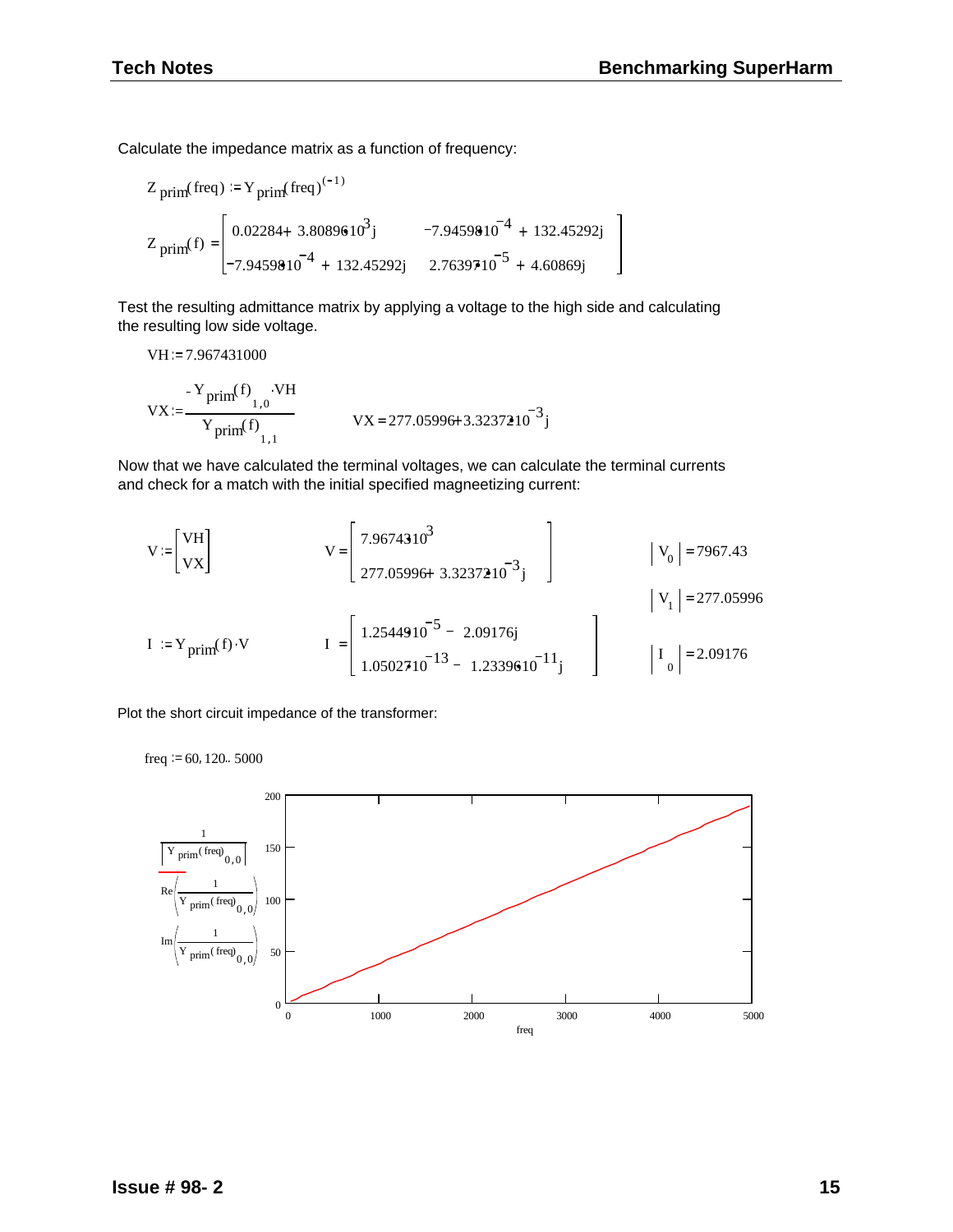| Zpu(f) := $\frac{1}{Y_{\text{pu}}(f)}$  | $ZbX = 0.04608$                       | $ZbH = 38.08385$ |                                |
|-----------------------------------------|---------------------------------------|------------------|--------------------------------|
|                                         |                                       |                  | $Zls(f) := Zpu(f) \cdot ZbX$   |
| $Y_{\text{nu}}(f) = 0.6656 - 16.64004j$ | $Zpu(60) = 2.4 \cdot 10^{-3} + 0.06i$ |                  | $Zhs(f) := (Zpu(f)) \cdot ZbH$ |

freq  $:= 60, 120, 1200$ 

|      |                              |                  |                           | $arg(Zhs(freq))\cdot\frac{180}{180}$ |           |
|------|------------------------------|------------------|---------------------------|--------------------------------------|-----------|
| freq | $Y_{\text{pu}}(\text{freq})$ | Zls(freq)        | $\text{Zhs}(\text{freq})$ | π                                    | Zpu(freq) |
| 60   | 16.65335                     | $2.7670110^{-3}$ | 2.2869                    | 87.70939                             | 0.06005   |
| 120  | 8.32667                      |                  | 4.5737                    | 87.70939                             | 0.1201    |
| 180  | 5.55112                      | $5.5340210^{-3}$ | 6.8606                    | 87.70939                             | 0.18014   |
| 240  | 4.16334                      | $8.3010310^{-3}$ | 9.1474                    | 87.70939                             | 0.24019   |
| 300  | 3.33067                      | 0.01107          | 11.4343                   | 87.70939                             | 0.30024   |
| 360  | 2.77556                      | 0.01384          | 13.7212                   | 87.70939                             | 0.36029   |
| 420  | 2.37905                      | 0.0166           | 16.008                    | 87.70939                             | 0.42034   |
| 480  | 2.08167                      | 0.01937          | 18.2949                   | 87.70939                             | 0.48038   |
| 540  | 1.85037                      | 0.02214          | 20.5817                   | 87.70939                             | 0.54043   |
| 600  | 1.66533                      | 0.0249           | 22.8686                   | 87.70939                             | 0.60048   |
| 660  | 1.51394                      | 0.02767          | 25.1554                   | 87.70939                             | 0.66053   |
| 720  | 1.38778                      | 0.03044          | 27.4423                   | 87.70939                             | 0.72058   |
| 780  | 1.28103                      | 0.0332           | 29.7292                   | 87.70939                             | 0.78062   |
| 840  | 1.18952                      | 0.03597          | 32.016                    | 87.70939                             | 0.84067   |
| 900  | 1.11022                      | 0.03874          | 34.3029                   | 87.70939                             | 0.90072   |
| 960  | 1.04083                      | 0.04151          | 36.5897                   | 87.70939                             | 0.96077   |
| 1020 | 0.97961                      | 0.04427          | 38.8766                   | 87.70939                             | 1.02082   |
| 1080 | 0.92519                      | 0.04704          | 41.1635                   | 87.70939                             | 1.08086   |
| 1140 | 0.87649                      | 0.04981          | 43.4503                   | 87.70939                             | 1.14091   |
| 1200 | 0.83267                      | 0.05257          | 45.7372                   | 87.70939                             | 1.20096   |
|      |                              | 0.05534          |                           |                                      |           |
|      |                              |                  |                           |                                      |           |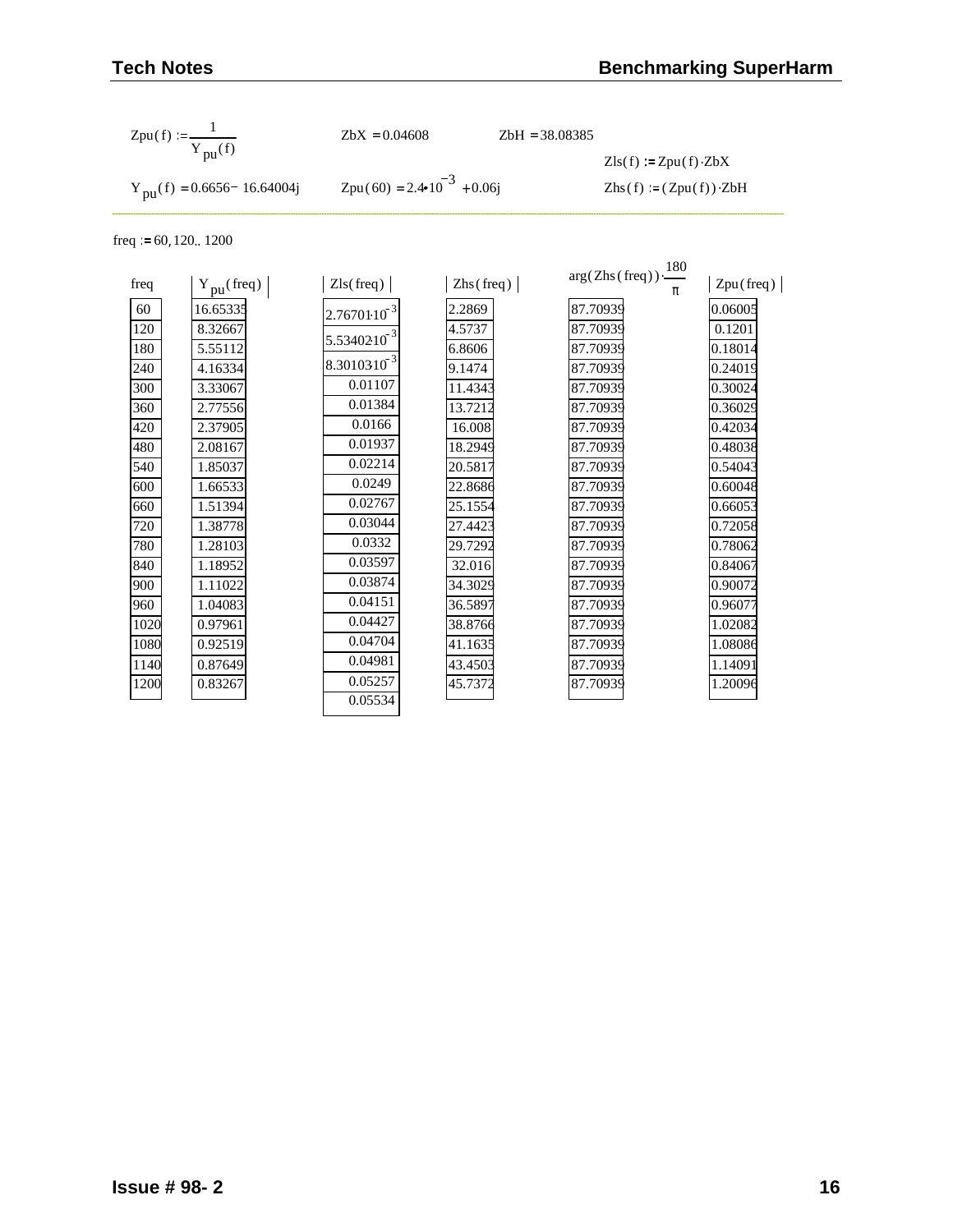#### **Datacase:**

```
!
! TRANSFORMER model test
! Case_15a - single phase usage
! xrconstant = yes
! no tertiary winding
!
vsource name=vsrc
    bus=src freq=60
    mag=7967 ang=0
branch name=zsrc
    from = src to = n.1x = 0.00000001scan name=scan1 bus= n.2
       ang=0 fmin=60
       fmax=1200 finc=60
transformer name = xfmr1
        x.1 = n.1h.1 = n.2h.2 = ground
        mva = 5.0x.hx = 6.0kv.x = .480kv.h = 13.8xrconstant=yes
....
```
### *Implementing the Test Procedure*

The Test Procedure for the SuperHarm 32-bit Conversion Project provides the method for testing of the SuperHarm component and system models. For those not directly involved in the testing, the document provides an overview of test procedures; for the testers, it provides a description of the tests. The test results are formally verified using the simulation results presented in the SuperHarm Benchmarking Manual. The Test Procedure assumes that the reader/tester is familiar with the functionality of SuperHarm 32-bit Solver (see the SuperHarm Users Manual). It also assumes that the tester is familiar with the general functionality of Microsoft Windows 95/98 and/or Microsoft Windows NT 4.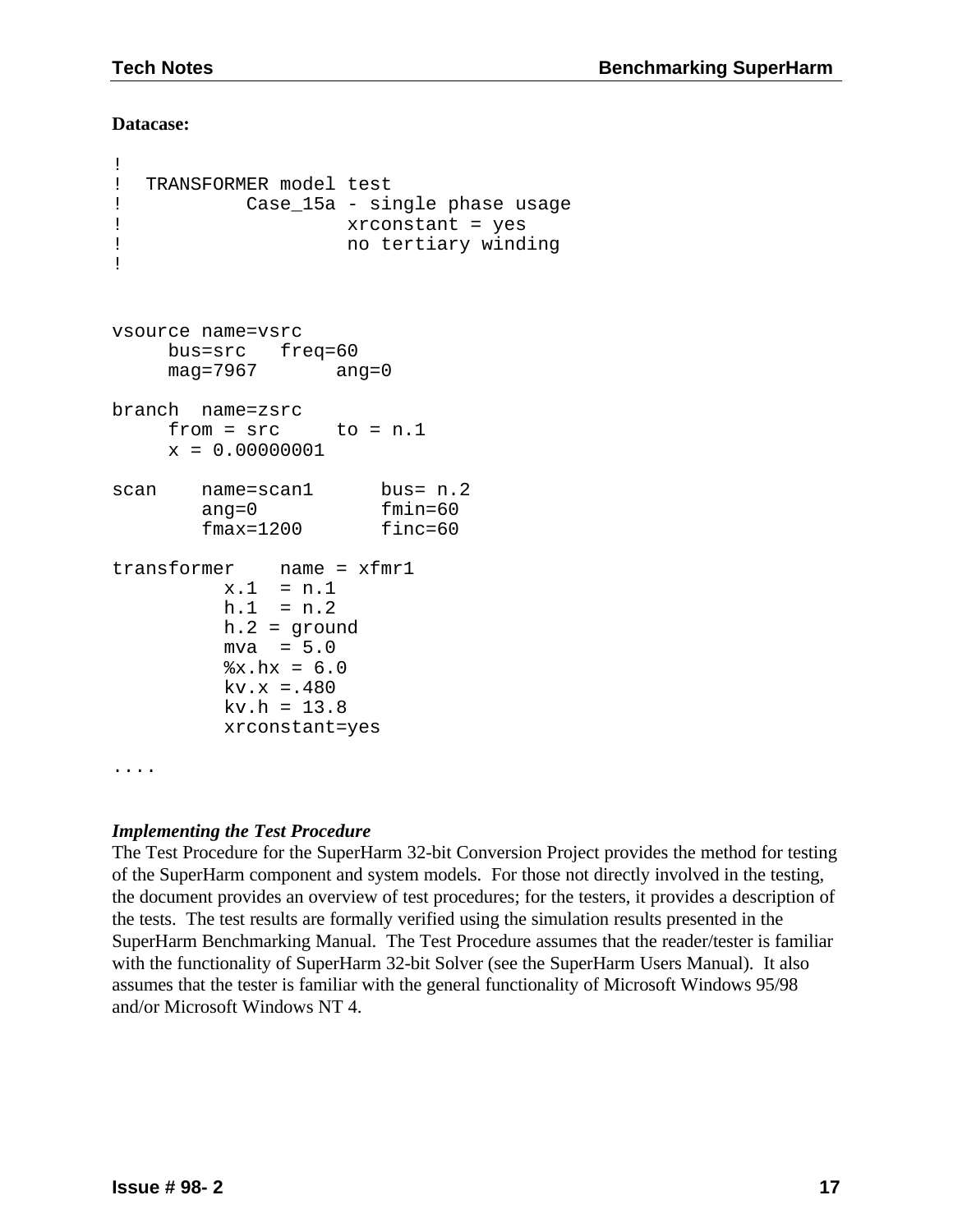## *Results for a Sample Test: Version 4 Beta Test #7 – Complete Test*

These tests were completed on June 26, 1998 using the Version 4 beta. Tests were completed on a Windows 95 machine.

Test cases reside in SourceSafe directory: \$/SuperHarm/Benchmarking/ Simulation Input and Output Files/

| Model/Case    | Pass/Fail   | Tester     | <b>Date</b> | <b>Comments</b>                        |
|---------------|-------------|------------|-------------|----------------------------------------|
| <b>BRANCH</b> |             |            |             |                                        |
| Casela        | <b>PASS</b> | <b>TEG</b> | 6/26/98     | Using Results from Benchmarking Manual |
| Case1b        | <b>PASS</b> | <b>TEG</b> | 6/26/98     | Using Results from Benchmarking Manual |
| Caselc        | <b>PASS</b> | <b>TEG</b> | 6/26/98     | Using Results from Benchmarking Manual |
| Case1d        | <b>PASS</b> | <b>TEG</b> | 6/26/98     | Using Results from Benchmarking Manual |
| Casele        | <b>PASS</b> | TEG        | 6/26/98     | Using Results from Benchmarking Manual |

•

•

•

<continued for each component model>

| Model/Case            | Pass/Fail   | <b>Tester</b> | Date    | <b>Comments</b>                        |
|-----------------------|-------------|---------------|---------|----------------------------------------|
| <b>SYSTEM CASE 1</b>  |             |               |         |                                        |
| SC <sub>1</sub> a     | <b>PASS</b> | TEG           | 6/26/98 | Using Results from Benchmarking Manual |
| $SC1a$ <sub>_sc</sub> | <b>PASS</b> | <b>TEG</b>    | 6/26/98 | Using Results from Benchmarking Manual |
| SC1b                  | <b>PASS</b> | TEG           | 6/26/98 | Using Results from Benchmarking Manual |
| SC1b sc               | <b>PASS</b> | TEG           | 6/26/98 | Using Results from Benchmarking Manual |
| SC <sub>1c</sub>      | <b>PASS</b> | TEG           | 6/26/98 | Using Results from Benchmarking Manual |
| $SC1c$ <sub>_sc</sub> | <b>PASS</b> | <b>TEG</b>    | 6/26/98 | Using Results from Benchmarking Manual |

•

•

•

<continued for each system model>

| Model/Case                          | Pass/Fail   | Tester | <b>Date</b> | <b>Comments</b>                        |
|-------------------------------------|-------------|--------|-------------|----------------------------------------|
| Directives and Advanced<br>Features |             |        |             |                                        |
| Case 23a                            | <b>PASS</b> | TEG    | 6/26/98     | Using Results from Benchmarking Manual |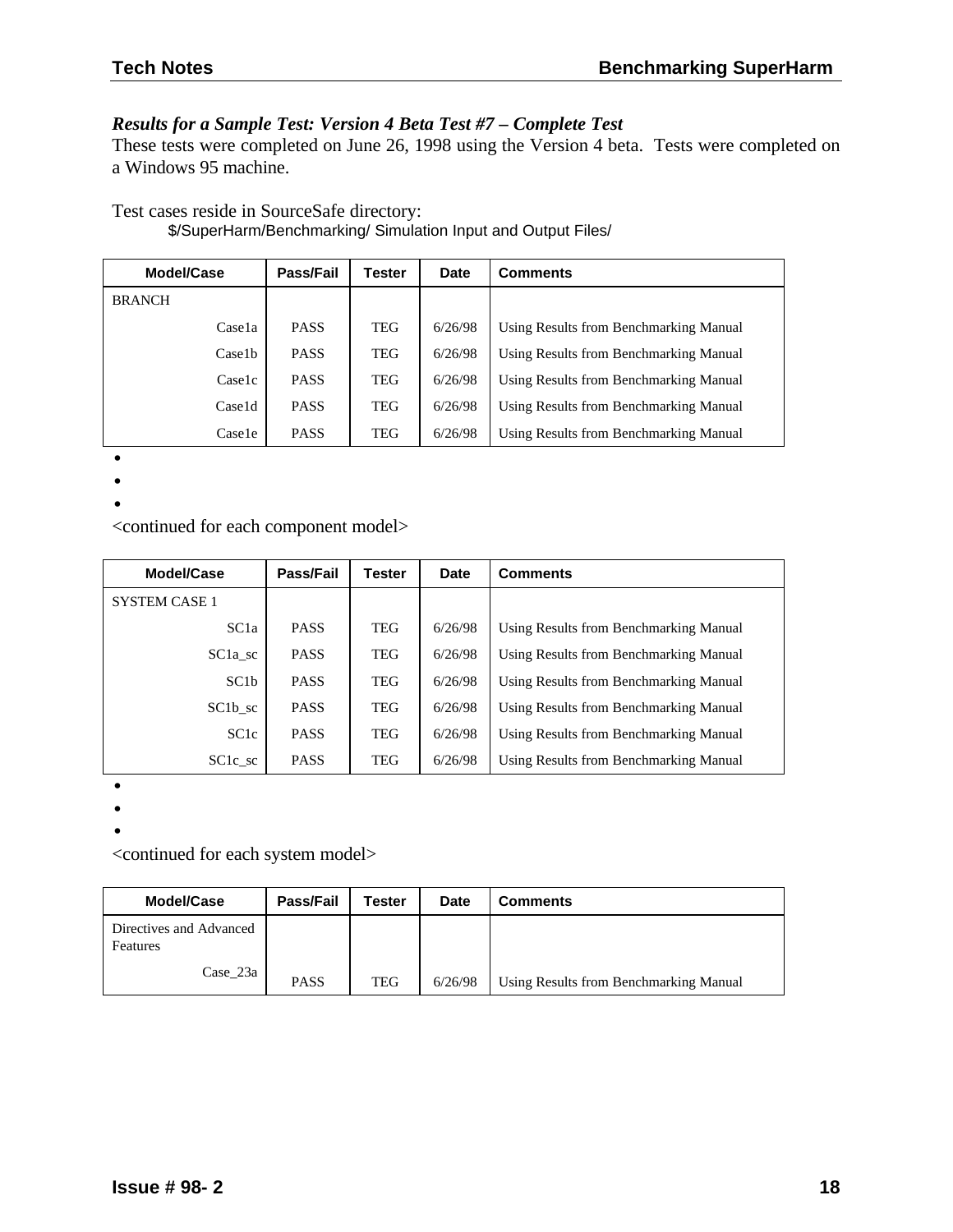# **Voltage Flicker Measurement, Part I: Digital Implementation of the IEC Flicker Meter**

Jeff W. Smith Power Systems Engineer Electrotek Concepts, Inc.

S. Mark Halpin Associate Professor Mississippi State University

#### **Abstract**

Interest in voltage flicker has presently been on the rise as the result of industries utilizing large motors and/or arc furnaces. At the present time, there is no set standard for measuring voltage flicker that can be used by utilities in the United States. For this reason, individual utilities are often forced to develop their own criteria for flicker measurement, which are often based upon existing flicker meters (IEC, UHP/Schwabe, and Cooper, to name a few). This tech note is Part I of a two part series entitled "Voltage Flicker Measurement." This first part presents various techniques that are used to measure voltage flicker, specifically the IEC flicker meter. Digital implementation of the IEC flicker meter is discussed along with results obtained from the developed model.

#### **Introduction**

Flicker is a relatively old subject that has gained considerable attention due to the increased awareness of issues concerning power quality. Power engineers first dealt with flicker in the 1880's when the decision of using ac over dc was of concern [1]. Low frequency ac voltage resulted in a "flickering" of the lights. To avoid this problem, a higher 60 Hz frequency was chosen as the standard frequency in North America.

Voltage flicker can be defined as a sudden fluctuation in system voltage, which could result in observable changes in the output of lamps. Because voltage flicker is mostly a problem when it is observed by the human eye, usually voltage flicker is referred to as a problem of perception. There are, however, rare cases where voltage flicker can affect equipment operation such as electric drives and UPS systems [1].

In the early 1900's, many studies were done on humans to determine the levels of voltage flicker which were observable and which were objectionable. Many curves, such as the one shown in Figure 1, were developed by various companies to determine the severity of voltage flicker. The flicker curve shown in Figure 1 was developed by C.P. Xenis and W. Perine in 1937, and was based upon data obtained from 21 groups of observers. In order to account for the nature of flicker, the observers were exposed to various waveshape voltage variations, levels of illumination, and types of lighting [2].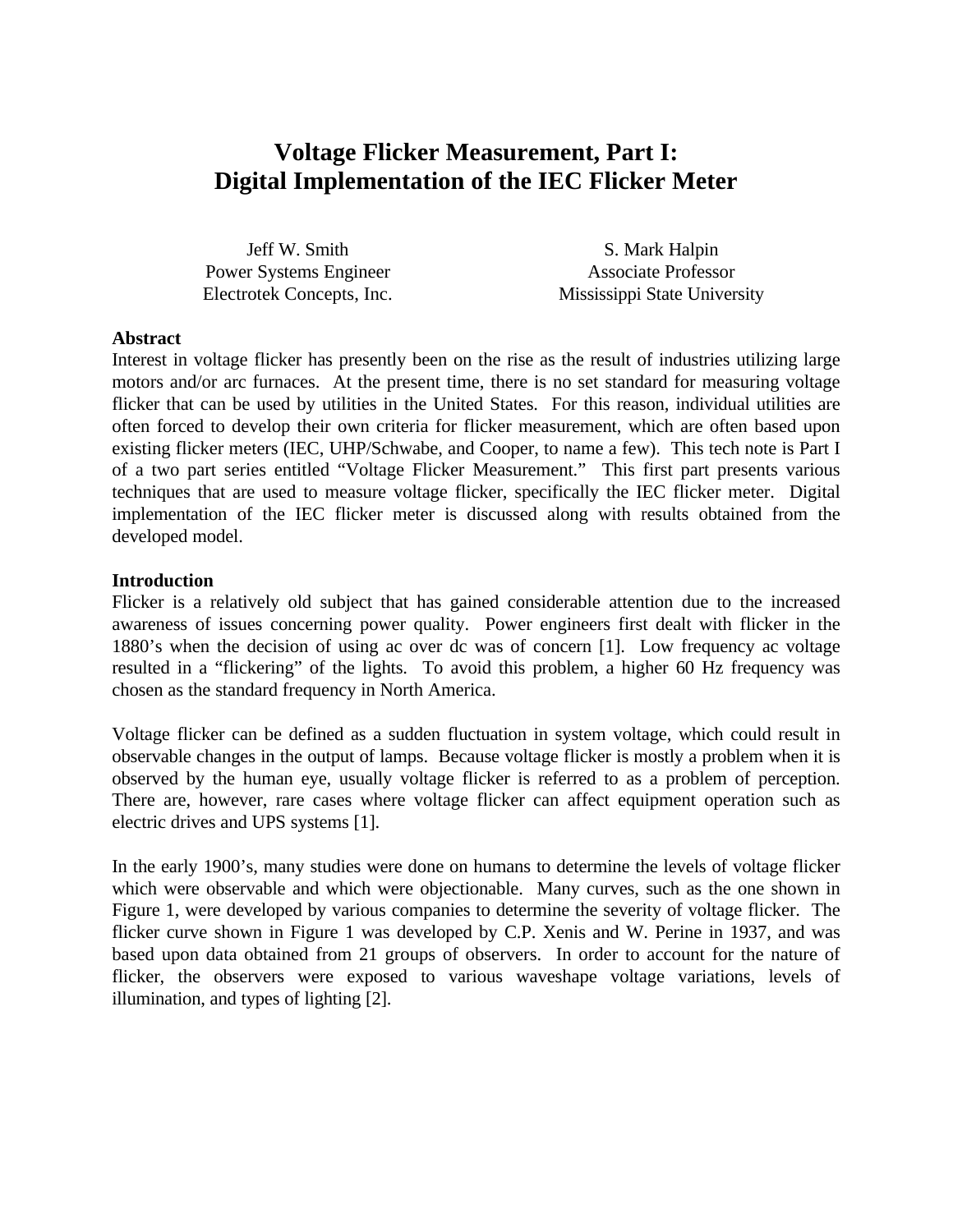

Voltage flicker can be separated into two types: cyclic and noncyclic. Cyclic flicker is a result of periodic voltage fluctuations on the system, while noncyclic is a result of occasional voltage fluctuations in the system voltage. An example of sinusoidal-cyclic flicker is shown in Figure 2.



Figure 2. Example Graph of Voltage Flicker

As shown in Figure 2, flicker is simply amplitude modulation where the main signal (60Hz for North America) is the carrier signal and flicker is the modulating signal. Modulation is usually specified as a percentage of the carrier signal. By using a percentage, the flicker signal is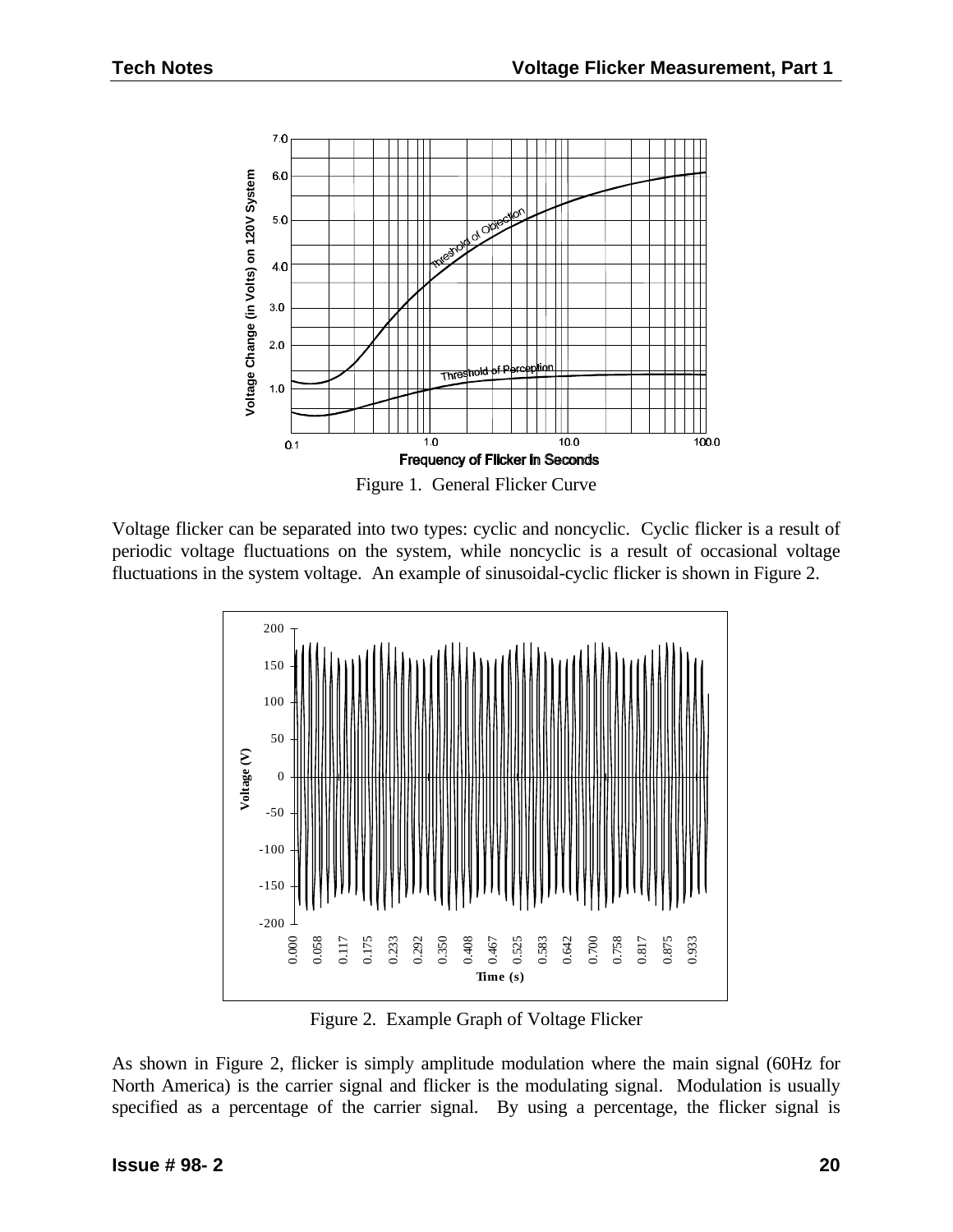independent of peak, peak-to-peak, rms, line-to-neutral, etc. Typically, percent voltage modulation is expressed using Eq. 1, being sure

$$
Percent Voltage Modulation = \frac{V_{MAX} - V_{MIN}}{V_0} \cdot 100\%
$$
 (1)

where

 $V_{MAX}$  = maximum value of modulated signal  $V_{\text{MIN}}$  = minimum value of modulated signal  $V_0$  = average value of normal operating voltage

to use consistent units throughout. For example, if the minimum, maximum, and average peak line-to-neutral voltages in Figure 1.2 are 168.86V, 170.55V, and 169.7V respectively, then the percent voltage modulation would be 1.0%.

The usual method for expressing voltage flicker is similar to that of percent voltage modulation. Voltage flicker is usually expressed as a percent of the total change in voltage with respect to the average voltage  $(\Delta V/V)$  over a certain period of time. This method for describing voltage flicker will be used throughout the remaining portion of this paper.

The magnitude of the modulation signal has been described as essentially being the magnitude of the flicker signal, but the frequency content of flicker has yet to be addressed. The frequency content of voltage flicker is extremely important in determining whether or not flicker levels are observable (or objectionable). Describing the frequency content of the flicker signal in terms of modulation would mean that the flicker frequency is essentially the frequency of the modulating signal. The typical frequency range of observable flicker is from 0.5Hz to 30.0 Hz, with observable magnitudes starting at less than 1.0%.

As shown in Figure 1, the most sensitive frequency range for voltage flicker is approximately 5-10 Hz. In essence, this means that the human eye is more susceptible to voltage fluctuations in this 5-10 Hz range. As the frequency of flicker increases or decreases away from this range, the human eye generally becomes more tolerable of luminance fluctuations.

One issue that was not considered in the development of Figure 1 is that of multiple flicker signals. Generally, most flicker-producing loads contain multiple voltage flicker signals (of various magnitudes and frequencies), thus making it more difficult to use flicker curves in evaluating the levels of voltage flicker.

### **Present Measurement Techniques**

Currently, a standard method for measuring voltage flicker does not exist in the United States. In Europe, however, the International Electrotechnical Commission (IEC) has developed standards for measuring voltage flicker. The IEEE Task Force on Light Flicker is presently considering modifications necessary to the IEC standards for them to be used in the United States. Because there is presently not a standard in the United States, many methods have been implemented for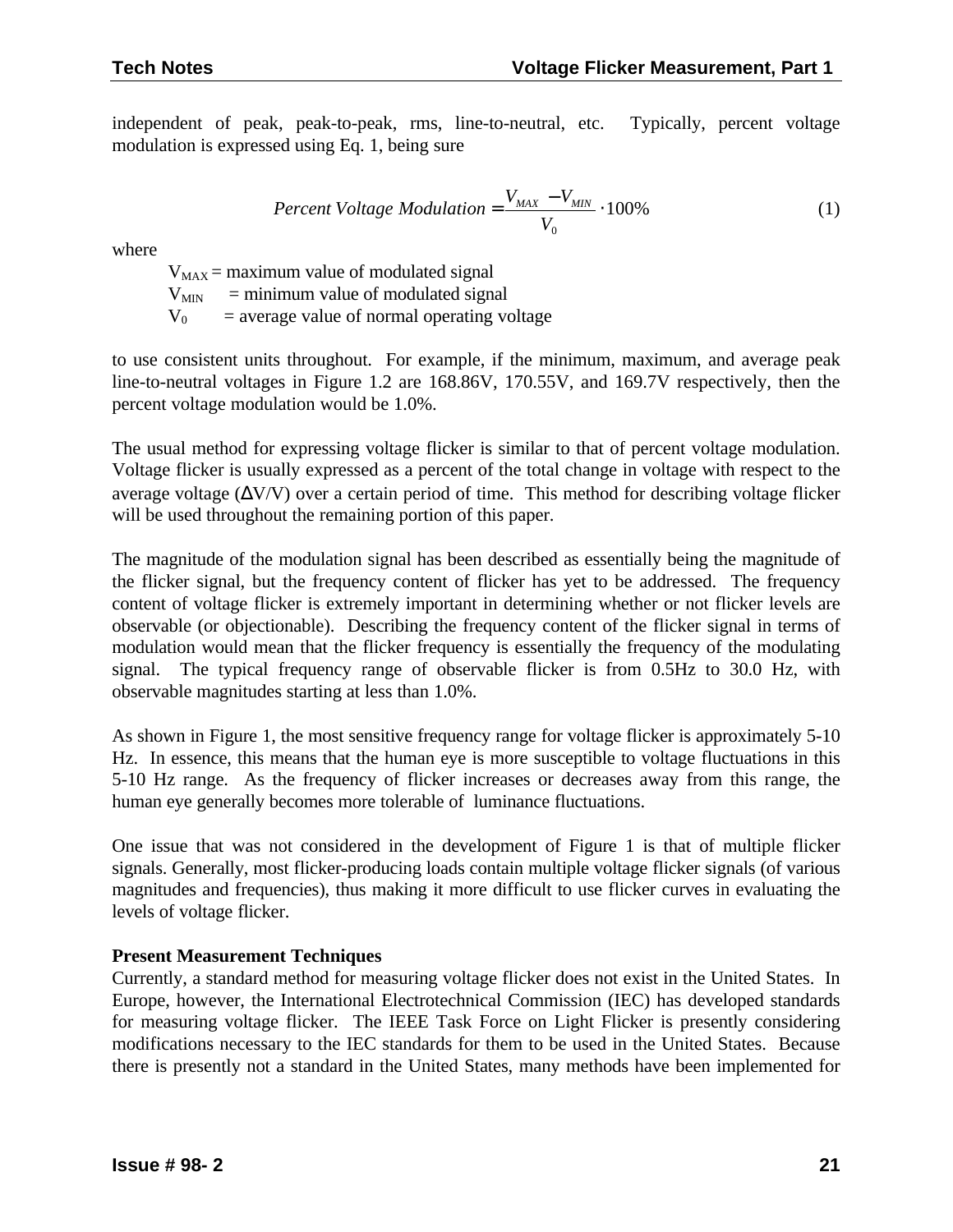trying to measure flicker. These methods have ranged from using basic rms strip charts to actual flicker meters. The prices for such methods range from a few hundred dollars to \$20,000.00.

#### **RMS Strip Charts**

Historically, voltage flicker has been measured using rms meters, load duty cycle, and a flicker curve. If sudden rms voltage deviations occurred with specified frequencies exceeding values found in flicker curves, such as the one shown in Figure 1, the system was said to have experienced voltage flicker. An example graph of rms voltage variations is shown in Figure 3, where large voltage deviations up to 9.0V rms ( $\Delta V/V = \pm 8.0\%$  on 120V base) are found. Upon comparing this to the flicker curve in Figure 1, the feeder would be experiencing voltage flicker, regardless of the duty cycle of the load producing the voltage flicker because any sudden total change in voltage greater than 7.0V rms results in objectionable flicker, regardless of the frequency. The advantage to such a method is that it is quite simple in nature and the rms data required is rather easy to acquire. The apparent disadvantage to such a method would be the lack of accuracy and inability to obtain the exact frequency content of the voltage flicker.



Figure 3. RMS Voltage Variations

#### **Fast-Fourier Transform**

Another method that has been used to measure voltage flicker is to take raw samples of the actual voltage waveforms and implement a fast-fourier transform on the demodulated signal (flicker signal only) to extract the various frequencies and magnitudes found in the data. This data would then be compared to a flicker curve. This method is similar to that of the V-Flicker meter that is addressed later in this paper. Although similar to using the rms data, this method more accurately quantifies the data measured due to the magnitude and frequency of the voltage flicker being known. The downside to implementing this method is associated with quantifying voltage flicker levels when the flicker-producing load contains multiple flicker signals. Some instruments address this issue by displaying only the dominant frequency and discarding the rest.

The most accurate method for measuring flicker is to use what are known as flicker meters. Generally, these meters can be divided up into three sections. In the first section the input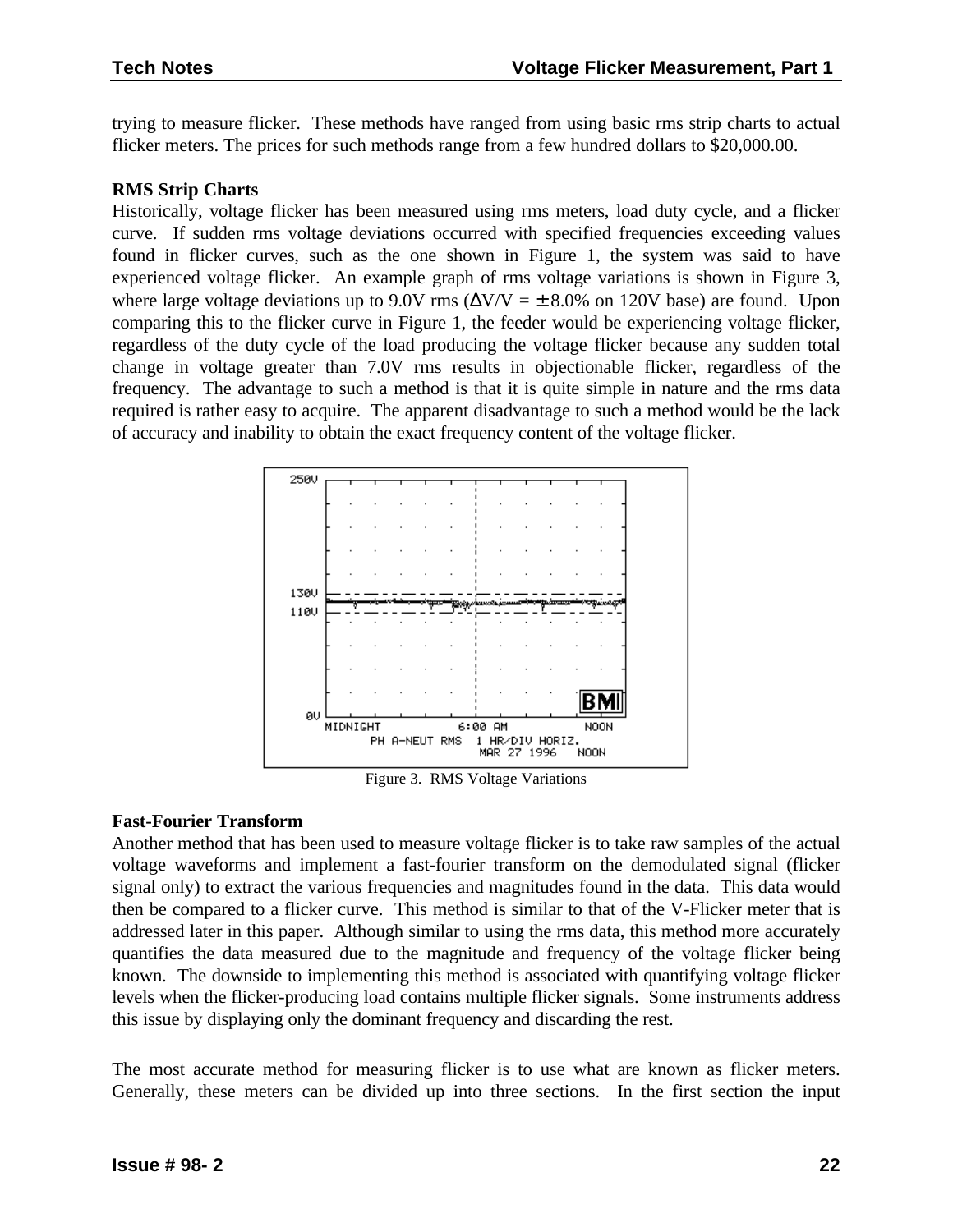waveform is demodulated, thus removing the carrier signal. As a result of the demodulator, a dc offset and higher frequency terms (sidebands) are produced. The second section removes these unwanted terms using filters, thus leaving only the modulating (flicker) signal remaining. The second section also consists of filters that weight the modulating signal according to the particular meters specifications. The last section usually consists of a statistical analysis of the measured flicker. The following three flicker meters will be addressed: IEC Flicker Meter, UHP/Schwabe Flicker Analyzer, and the V-Flicker meter.

### **Flicker Meters:**

#### *IEC Flicker Meter*

The first flicker meter to be addressed is the IEC flicker meter presented in the IEC 868 Standard [3]. (Note that the IEC 868 has recently been replaced with the IEC 1000-4-15 Standard. For clarity, all references to the IEC flicker meter will be based upon the IEC 868 publication). The IEC flicker meter is the standard for measuring voltage flicker in Europe and other countries currently adopting IEC standards. The IEC flicker meter consists of five blocks which are shown in Figure 4.



Figure 4. Diagram of the IEC Flicker Meter

Block 1 is an input voltage adapter which scales the input half-cycle rms value to an internal reference level. This allows flicker measurements to be made based upon a percent ratio rather than dependent upon the input carrier voltage level. The adapter has a response time of 60 seconds from 10% to 90% for a step change in the input rms voltage. Block 2 is simply a squaring demodulator which squares the input to separate the voltage fluctuation (modulating signal) from the main voltage signal (carrier signal), thus simulating the behavior of the incandescent lamp.

Block 3 consists of multiple filters which serve to filter out unwanted frequencies produced from the demodulator and also to weight the input signal according to the incandescent lamp eye-brain response. The first filter is a bandpass filter which consists of a  $1<sup>st</sup>$  order high pass filter with a 3dB breakpoint at 0.05 Hz and a  $6<sup>th</sup>$  order low-pass Butterworth filter with a 3dB breakpoint at 35.0 Hz.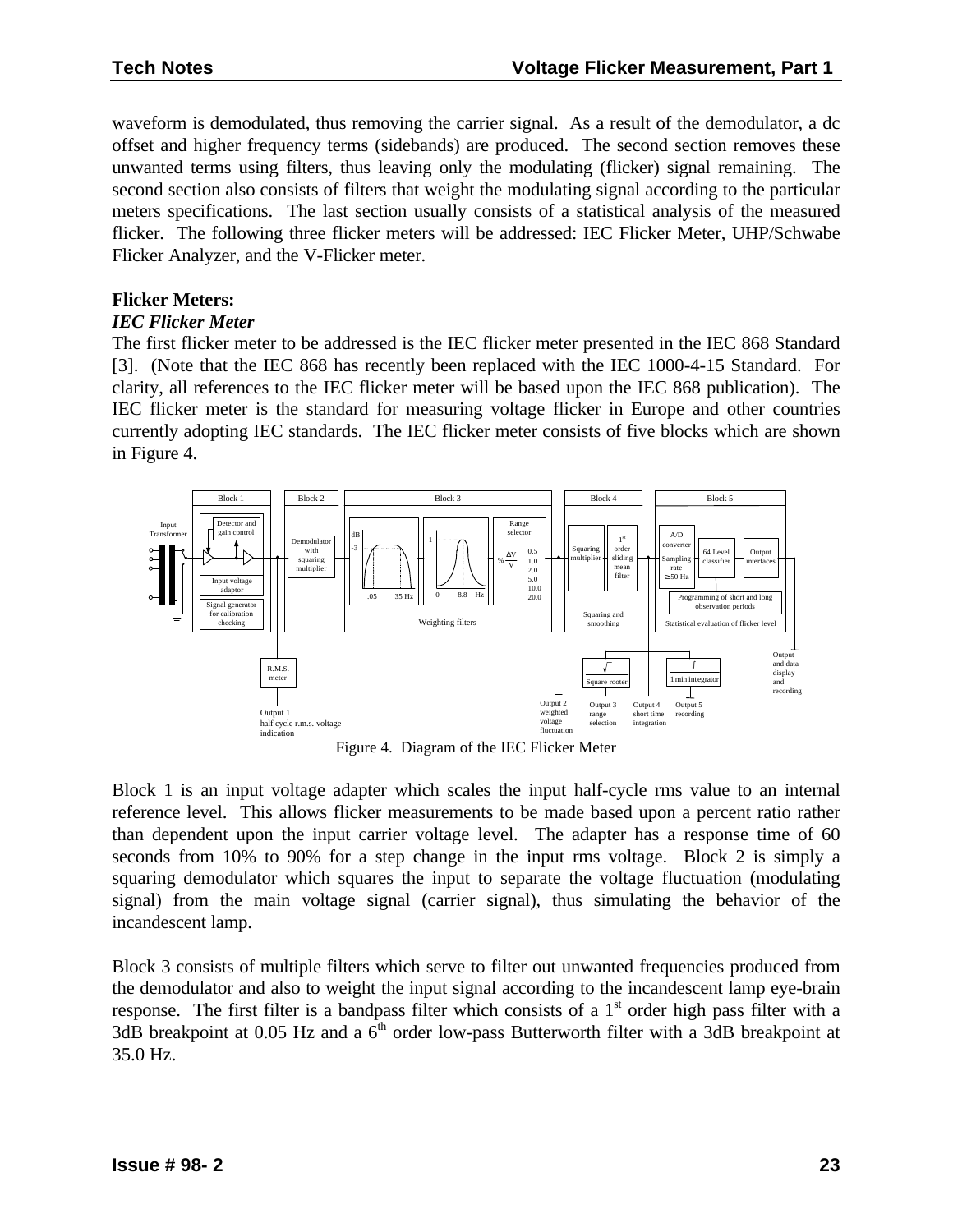The lamp eye-brain response is represented with a  $4<sup>th</sup>$  order bandpass filter, also known as the weighting filter. This filter has the purpose of weighting the input based upon the particular characteristics of the lamp, whether it be a 230V/60W, 120V/60W, or any other voltage/wattage combination or possibly even fluorescent lamps. It may also be noted that the weighting curve for the IEC 120V/60W lamp is very similar to that of Figure 1. The basic transfer function for the weighting filter is shown in Eq. 2.

$$
H(s) = \frac{k w_1 s}{s^2 + 2Is + w_1^2} \cdot \frac{1 + s/w_2}{(1 + s/w_3)(1 + s/w_4)}
$$
(2)

Because the filament for the 120V lamp is larger, resulting in a larger thermal time constant, the transfer functions for the 120V lamp and the 230V lamp are slightly different. The lower the thermal time constant is, the more susceptible the lamp is to voltage flicker. Typically, the time constant for 120V and 230V incandescent lamps rated at 60W have time constants of approximately 28ms and 19ms, while that of a typical fluorescent lamp has time constant of about 5ms. Table 1 gives the coefficients for both the 230V lamp and the 120V incandescent lamp [4], while Figure 5 demonstrates the frequency response of both.

| Variable   |                      | 120V lamp             |
|------------|----------------------|-----------------------|
| K          | 1.74802              | 1.6357                |
| $\lambda$  | $2\pi$ ·4.05981      | $2\pi$ -4.167375      |
| $\omega_1$ | $2\pi.9.15494$       | $2\pi \cdot 9.077169$ |
| $\omega$   | $2\pi \cdot 2.27979$ | $2\pi \cdot 2.939902$ |
| $\omega$   | $2\pi \cdot 1.22535$ | $2\pi \cdot 1.394468$ |
| $\omega$   | $2\pi \cdot 21.9$    | $2\pi \cdot 17.31512$ |

Table 1 Filter Coefficients for Weighting Filter



Figure 5. Frequency Response of Weighting Filters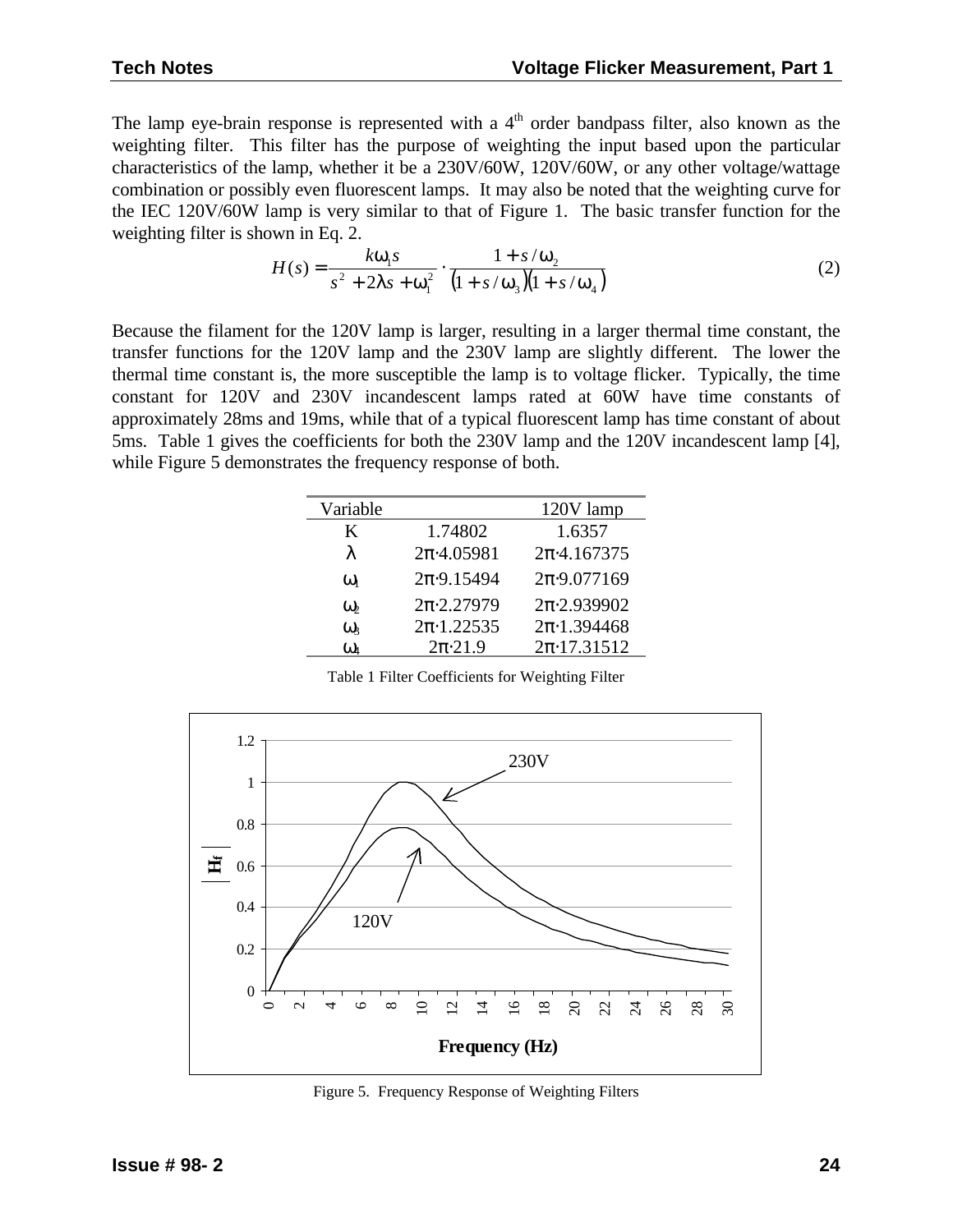Block 4 consists of a squaring multiplier and sliding mean filter. The voltage signal is squared to simulate the non-linear eye-brain response, while the sliding mean filter averages the signal to simulate the short-term storage effect of the brain. The filter consists of a  $1<sup>st</sup>$  order low pass filter with a time constant of 300ms. The output of this block is considered to be the instantaneous flicker level. A level of one on the output of this block corresponds to perceptible flicker.

Block 5 consists of a statistical analysis of the instantaneous flicker level. The minimum sampling rate for the output of Block 4 should be the main frequency. For 50 Hz systems, the minimum would be 50 Hz, and for 60 Hz systems the minimum would be 60 Hz. This output is divided into suitable classes, thus creating a histogram. A probability density function (PDF) is created based upon each class and from this a cumulative distribution function (CDF) can be formed. The CDF can be thought of as the probability that the instantaneous flicker sensation will not exceed a certain level. Figure 6 gives a graphical demonstration of both the probability density and cumulative distribution functions.



Figure 6. Cumulative Distribution and Probability Density Curves

Flicker level evaluation can be divided into two categories, short-term and long-term. Short-term evaluation of flicker severity,  $P_{ST}$ , is based upon an observation period of 10 minutes. This period is based upon assessing disturbances with a short duty-cycle or those which produce continuous fluctuations.  $P_{ST}$  can be found using Eq. 3.

$$
P_{ST} = \sqrt{0.0314P_{0.1} + 0.0525P_{1s} + 0.0657P_{3s} + 0.28P_{10s} + 0.08P_{50s}} \tag{3}
$$

where the percentages  $P_{0.1}$ ,  $P_{1s}$ ,  $P_{3s}$ ,  $P_{10s}$ ,  $P_{50s}$  are the flicker levels that are exceeded 0.1, 1.0, 3.0, 10.0, and 50.0 percent of the time. These values are taken from the cumulative distribution curve discussed previously. The suffix s represents the smoothed value obtained using Eqs. 4 - 7.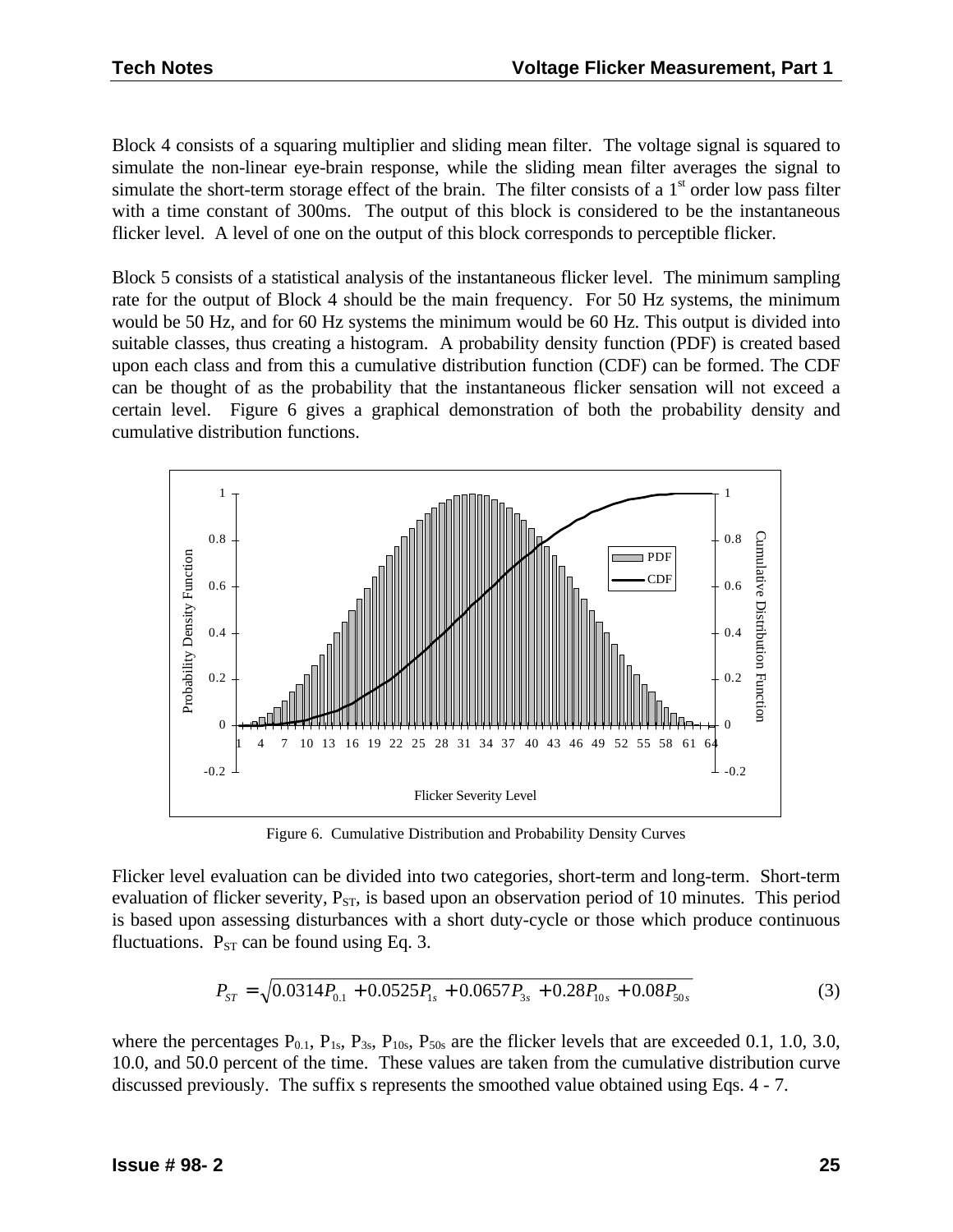$$
P_{1s} = \frac{P_{0.7} + P_1 + P_{1.5}}{3} \tag{4}
$$

$$
P_{3s} = \frac{P_{2,2} + P_3 + P_4}{3} \tag{5}
$$

$$
P_{10s} = \frac{P_6 + P_8 + P_{10} + P_{13} + P_{17}}{5}
$$
 (6)

$$
P_{50s} = \frac{P_{30} + P_{50} + P_{80}}{3} \tag{7}
$$

For cases where the duty cycle is long or variable, such as in arc furnaces, or disturbances on the system that are caused by multiple loads operating simultaneously, the need for the long-term assessment of flicker severity arises. Therefore, the long-term flicker severity,  $P_{LT}$ , is derived from  $P_{ST}$  using Eq. 8.

$$
P_{LT} = \sqrt[3]{\frac{\sum_{i=1}^{N} P_{STi}^3}{N}}
$$
 (8)

where N is the number of  $P_{ST}$  readings. The number of  $P_{ST}$  readings (N) is determined by the duty cycle of the flicker producing load. The purpose is to capture one duty cycle of the fluctuating load. If the duty cycle is unknown, the recommended number of  $P_{ST}$  readings is 12 (two hours of measuring).

#### *UHP/Schwabe Flicker Analyzer*

The second flicker meter addressed is the UHP/Schwabe Flicker Analyzer [5]. The UHP meter is very similar in nature to the IEC flicker meter. The input signal is demodulated, filtered and weighted according to user specification. The input voltage adapter is replaced with 20 cycle sliding rms calculator that normalizes the input. The signal is then demodulated using a squaring multiplier. Using similar filters as the IEC, the dc-offset and higher frequency components as a result of the demodulator are filtered out. The user then has the option to choose from various weighting filters. The filters available from which the user can choose are the 230V IEC (discussed previously), General Electric, Japanese  $V_{10}$ , or no weights at all. The output smoothing filter is similar to the IEC with the exception of having a longer two second time constant. The UHP also displays the dominant flicker frequency.

#### *V-Flicker Meter*

The third flicker meter is the V-Flicker meter developed by Cooper Power Systems [6]. The V-Flicker Meter is similar to the IEC in that it demodulates the input signal, filters out the unwanted components, weights the input based upon certain lamp characteristics, and calculates a  $P_{ST}$  based upon this data. Similar to the UHP meter, the V-Flicker meter has the flexibility of the user supplying the weighting filter to be used. Being that the V-Flicker meter is digital, it samples at 1920 Hz using a 12 bit A/D card.

Unlike the IEC, the V-Flicker meter performs an FFT on the signal once it has been demodulated and filtered. This FFT returns a type of average of the frequency components measured in the window. A weighted average flicker level is calculated using a weighted rms type of calculation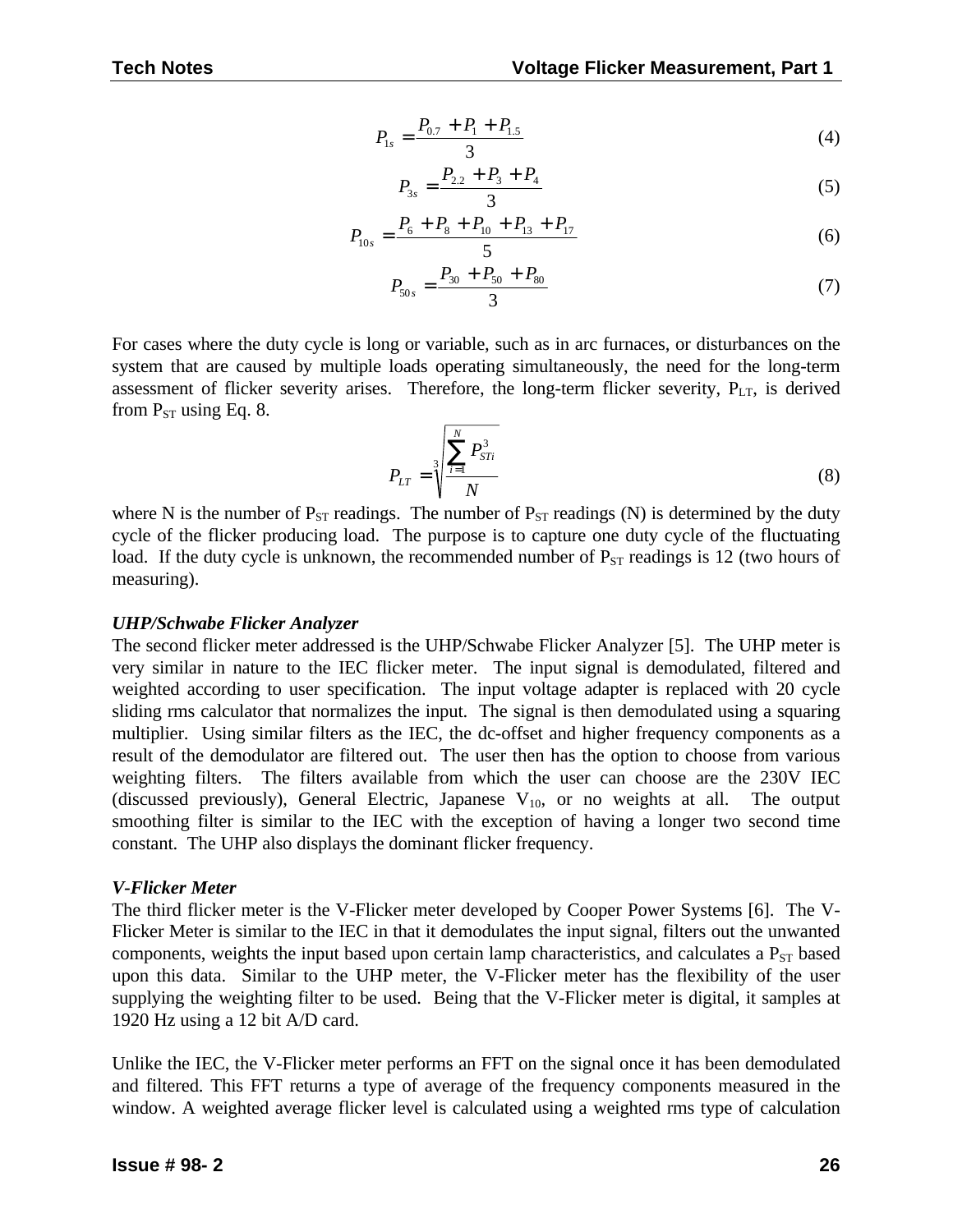that is expressed relative to the user specified flicker weighting curve being used. The equation for the weighted average rms flicker level is shown in Eq. 9.

$$
W = \sqrt{\sum_{n} \left[ \frac{F_n * C_{LO}}{C_n} \right]^2}
$$
 (9)

where:

 $W =$  Weighted average flicker level  $n =$  Frequency step counter (0.46875 Hz increments)  $F_n$  = Measured flicker magnitude at the n<sup>th</sup> frequency increment averaged over the sampling period (approximately 2 seconds)

- $C_{LO}$  $=$ Lowest flicker level on the flicker weighting curve
- $C_n$  = Flicker value of the flicker weighting curve at the  $n<sup>th</sup>$  frequency increment.

The short term flicker severity,  $P_{ST}$ , is calculated similarly to the IEC meter except the flicker levels that are exceeded a certain percentage of the time are actually squared. These values are squared in an attempt to simulate the effect of the squaring multiplier in Block 4 of the IEC meter. This is shown in Eq. 10.

$$
Weighted Average P_{ST} = \sqrt{0.0314 P_{0.1s}^2 + 0.0525 P_{1s}^2 + 0.0657 P_{3s}^2 + 0.28 P_{10s}^2 + 0.08 P_{50s}^2}
$$
(10)

#### **IEC Meter Implementation**

In order to study the behavior of the IEC flicker meter, one must be constructed based upon the IEC 868 standard [3]. The standard that exists currently for this meter is based upon an analog model of the meter. Due to the power and flexibility of computers today, it is much more efficient to construct such meters using discrete methods. Doing so allows flexibility to vary elements within the meter without having to physically change components within a circuit.

The IEC meter basically consists of a few simple mathematical functions such as squaring and taking the square-root, low-pass, bandpass, and high-pass filters, and statistical analysis. The basic mathematical functions are simple to handle, and the statistical analysis is relatively simple within itself. The only challenge lies in recreating the filters in the discrete-time domain. Because the Laplace transfer functions for the various filters are known, the bilinear transformation can be used to convert the transfer functions to difference equations, which can be implemented in a programming language relatively easily. The bilinear transformation can be implemented using Eq. 11, where T is the time step.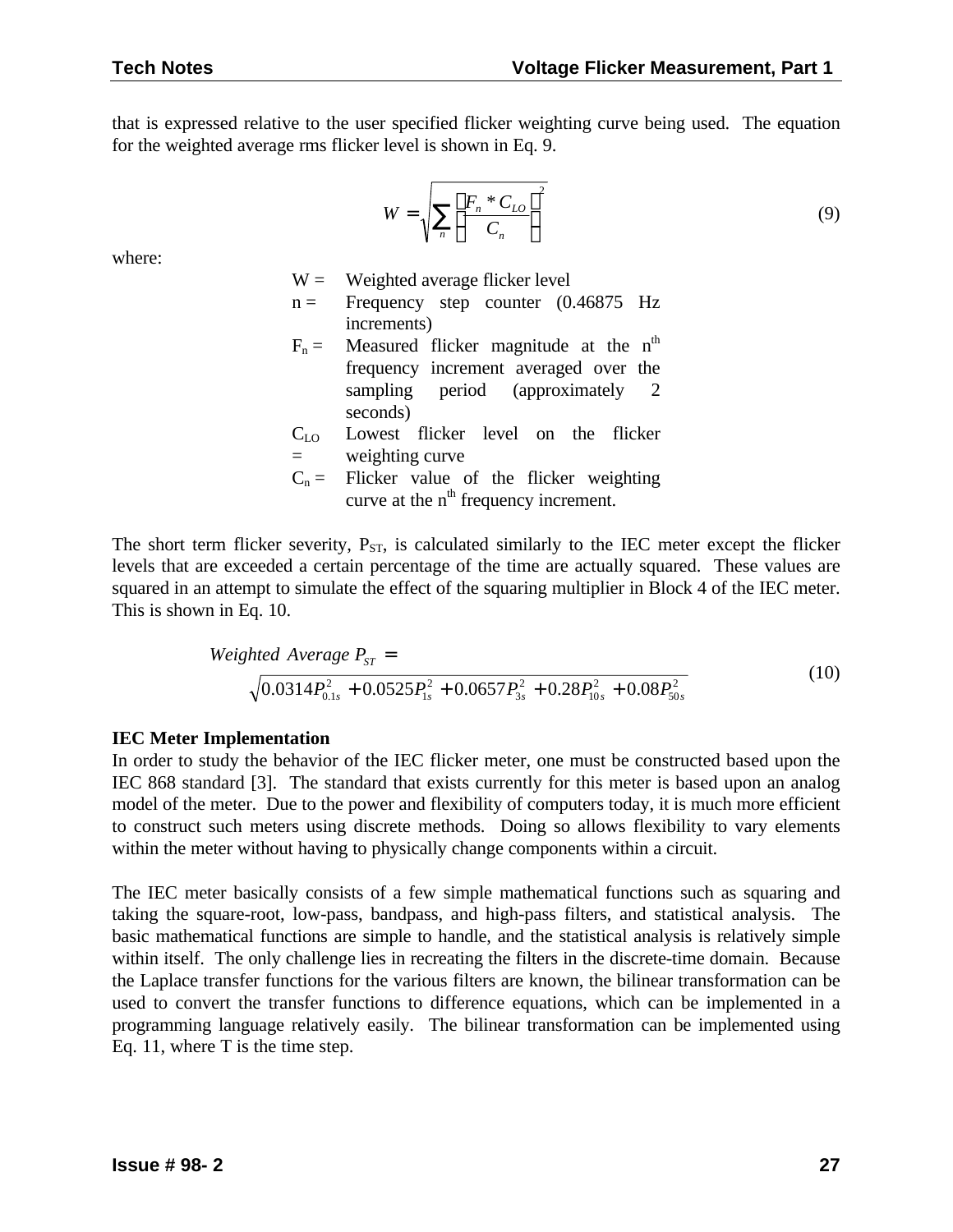$$
s = \frac{2}{T} \left[ \frac{z - 1}{z + 1} \right] \tag{11}
$$

The purpose of Block 1 is to keep the normal operating voltage scaled to an internal reference value. The IEC 868 standard specifies that the voltage adapter should have a response time of 60 seconds from 10% to 90% for a step change in the input rms voltage. This can be achieved by calculating the rms value of the input voltage and sending this value through an adapter filter based upon the 60 second response time. This value can then be used to scale the input voltage. Eqs. 12-14 describe the filter used in s-domain, z-domain, and in difference equations, respectively, while the step response for the adapter filter is shown in Figure 7 using Eq. 14.

$$
H(s)_{AdapterFilter} = \frac{1}{As^2 + Bs + 1}
$$
 (12)

$$
H(z)_{AdapterFilter} = \frac{z^{-2} + 2z^{-1} + 1}{Cz^{-2} + Dz^{-1} + E}
$$
 (13)

$$
y_k = \frac{x_k + 2x_{k-1} + x_{k-2} - Dy_{k-1} - Cy_{k-2}}{E}
$$
\n(14)

where:

A = 319.0689  
\nB = 35.725  
\n
$$
D = \left[2 - \frac{8A}{T^2}\right]
$$
\n
$$
C = \left[\frac{4A}{T^2} - \frac{2B}{T} + \left(E\right) = \left[\frac{4A}{T^2} + \frac{2B}{T} + 1\right]\right]
$$



Figure 7. Step Response of Adapter Filter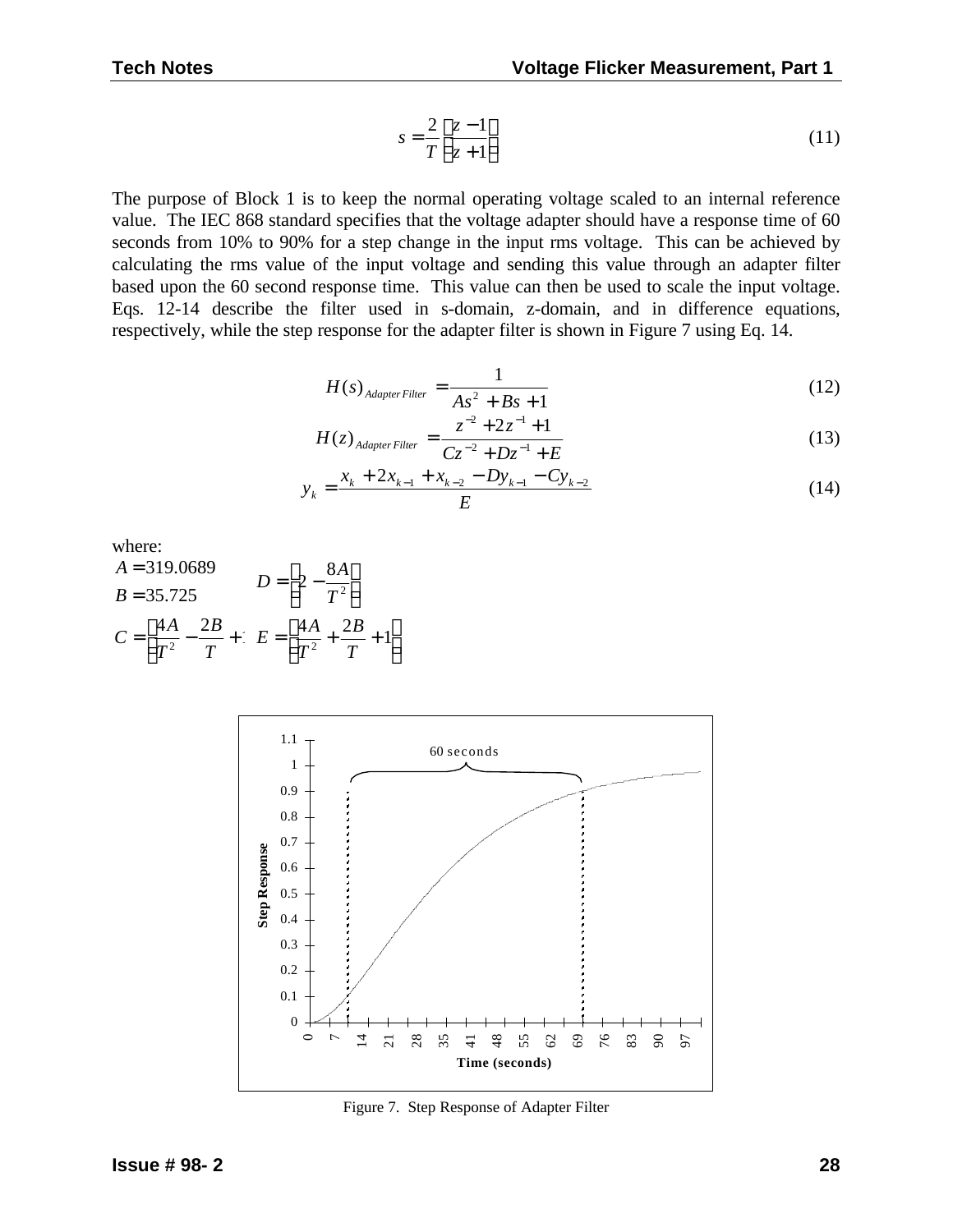Blocks 2, 3, and 4 can be implemented as difference equations similarly to Block 1. Block 2 is implemented by simply squaring the output of the voltage adapter. Block 3 consists of three filters: high-pass, low-pass, and bandpass. The frequency response of the demodulator filters is shown in Figure 8.



Figure 8. Frequency Response of Demodulator Filters

Block 4 is implemented by squaring the output of Block 3 and passing this value through a  $1<sup>st</sup>$ order low-pass filter with a time constant of 300ms.

#### **Verification of the Digital IEC Meter Model**

Various tables are given in the IEC 868 standard which allow for the testing and verification of a flicker meter's accuracy. Table 1 and Table 2 of the IEC 868 standard give the input relative voltage fluctuation  $(\Delta V/V)$  using sinusoidal modulation and square-wave modulation, respectively, to receive one unit of perceptibility at the output of Block 4 for 230V lamps. In order to receive 1.0 on the output of Block 4, the signal must be scaled by a number based upon the internal reference to which the input is scaled and the type of lamp weighting filter used.

Confusion has arisen as to what the  $\Delta V/V$  value from Tables 1 and 2 of the IEC 868 standard actually represents. The equation that is used for modulating the mains is

$$
V_{\text{Flicker}} = V_{AC} \left[ 1 + 0.5 \cdot \left( \frac{\Delta V}{V} \right) \cos(\mathbf{w}_F t) \right]
$$
 (15)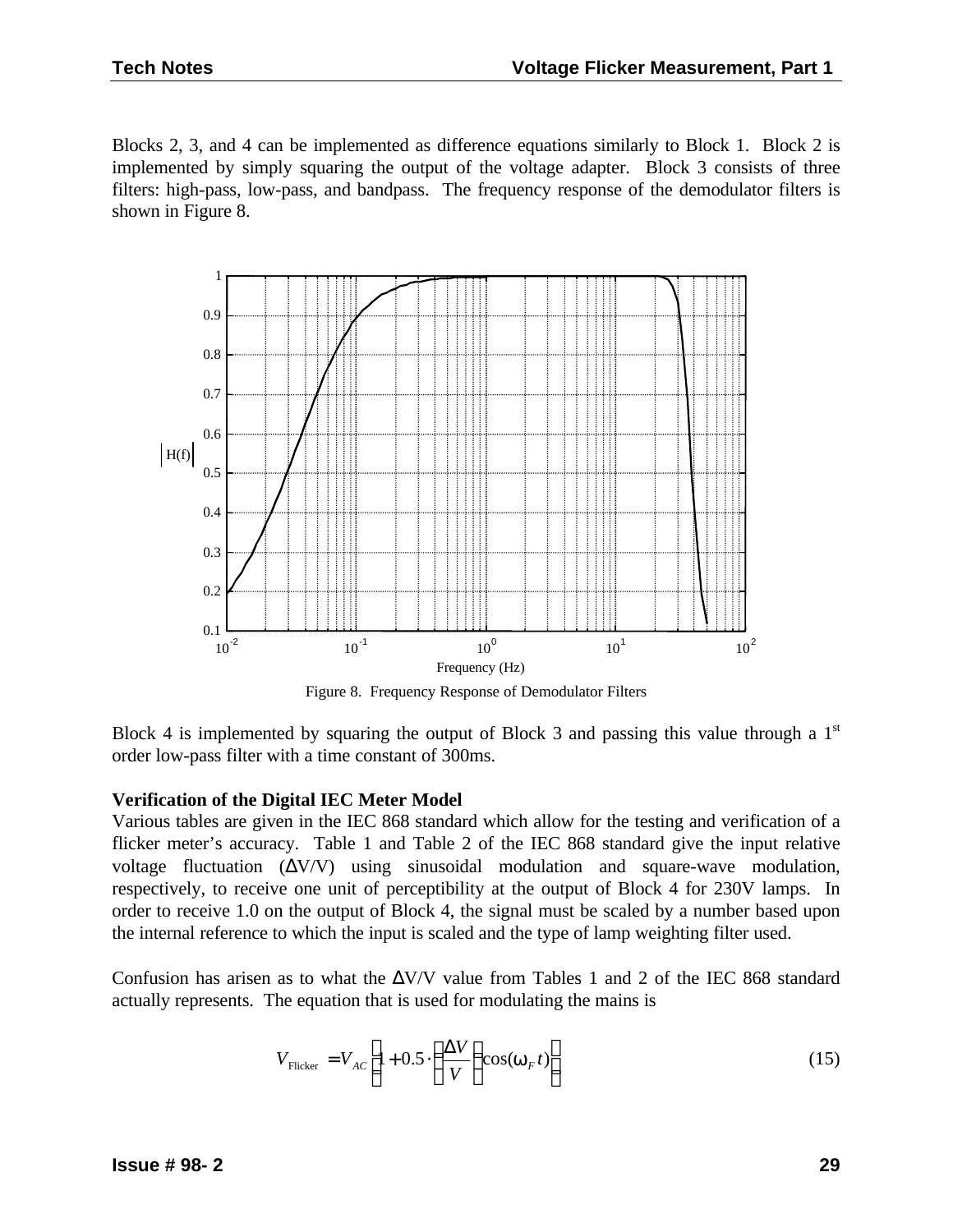where  $V_{AC}$  is the mains and  $\omega_F$  is the corresponding flicker frequency.

In Table 3 of the proposed amendment [7] to the current IEC standard,  $\Delta$ V/V values which result in a P<sub>ST</sub> of 1.0 are given for both the 230V and 120V lamps. The relative voltage change  $\Delta V/V$  is for square-wave modulation. Currently, a  $\Delta V/V$  table is not available for calibrating the output of Block 4 to  $1.0 \pm 5\%$  for the 120V lamps. Comparing the 230V tables in both the IEC standard and the amendment yield the following: the  $\Delta V/V$  values used to receive a P<sub>ST</sub> of 1.0 (Table 3 of the amendment) are greater than that used to receive an instantaneous flicker level of 1.0 (Table 2 of the IEC standard) for the 4.0, 10.0, and 20.0 Hz entries by a factor of  $\sqrt{2}$ . Based upon this knowledge, the values in Table 3 of the amendment (for  $120V$   $P_{ST}$  calculations) can be used to determine approximately the scaling factor needed to receive an instantaneous flicker level of 1.0 by dividing the value in Table 3 by  $\sqrt{2}$ . The extremely low frequency values in Table 3 can not be used for calibration purposes because the  $\sqrt{2}$  relationship does not apply. For low frequency fluctuations, the instantaneous flicker levels have to be extremely high relative to 1.0 (much greater than  $\sqrt{2}$ ) to receive a P<sub>ST</sub> of 1.0. Therefore, frequency values less than 1.4667 were not considered for calibration purposes.

Upon implementing the entire IEC meter in  $C/C++$ , the output of Block 4 (instantaneous flicker level) is shown in Figure 9 over the range of input values given in Table 3 of the amendment [7] to the IEC standard for the 120V lamp. The flicker phase shift is from  $0^0$  to 360<sup>0</sup>. The sampling rate chosen is 1920 Hz (32 samples/cycle). The values plotted are the maximum values measured from Block 4 for the particular  $\Delta V/V$  given in Table 3 of the amendment. As discussed previously, the instantaneous flicker level has to be extremely high in order to receive a  $P_{ST}$  of 1.0. Figure 10 demonstrates the calculated  $P_{ST}$  values from the developed IEC meter using a statistical sampling frequency of 1920 Hz. The flicker phase shift is held constant at  $0^0$  in Figure 10. As shown in Figure 10, the calculated  $P_{ST}$  values using the developed IEC meter are well within range of  $1.0 \pm 5\%$  criteria.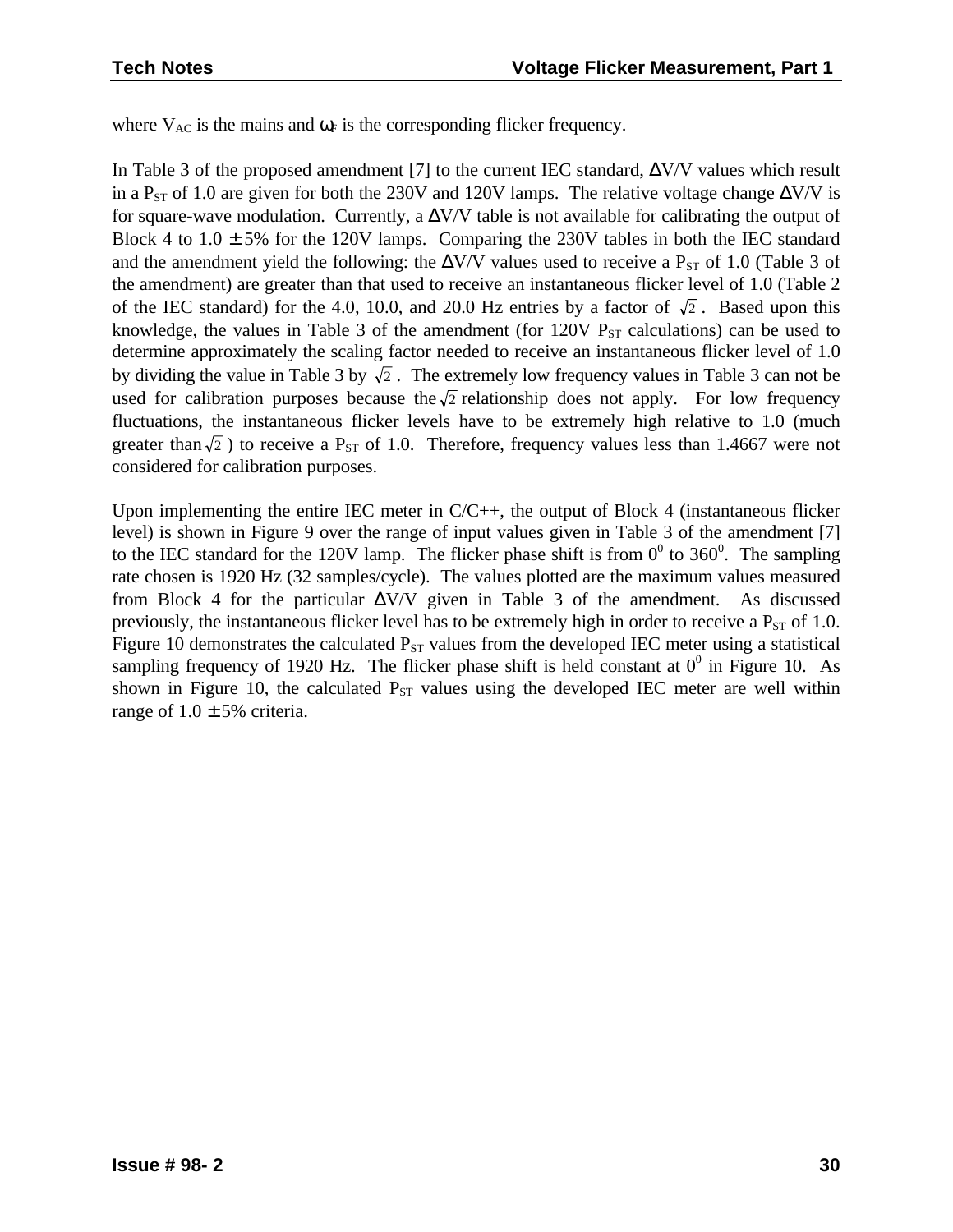

Frequency (Hz) Figure 9. Developed IEC Meter: Instantaneous Flicker Level for 120V Lamps



Figure 10. Developed IEC Meter: 10 Minute  $P_{ST}$  at Output of Block 5 for 120V Lamps